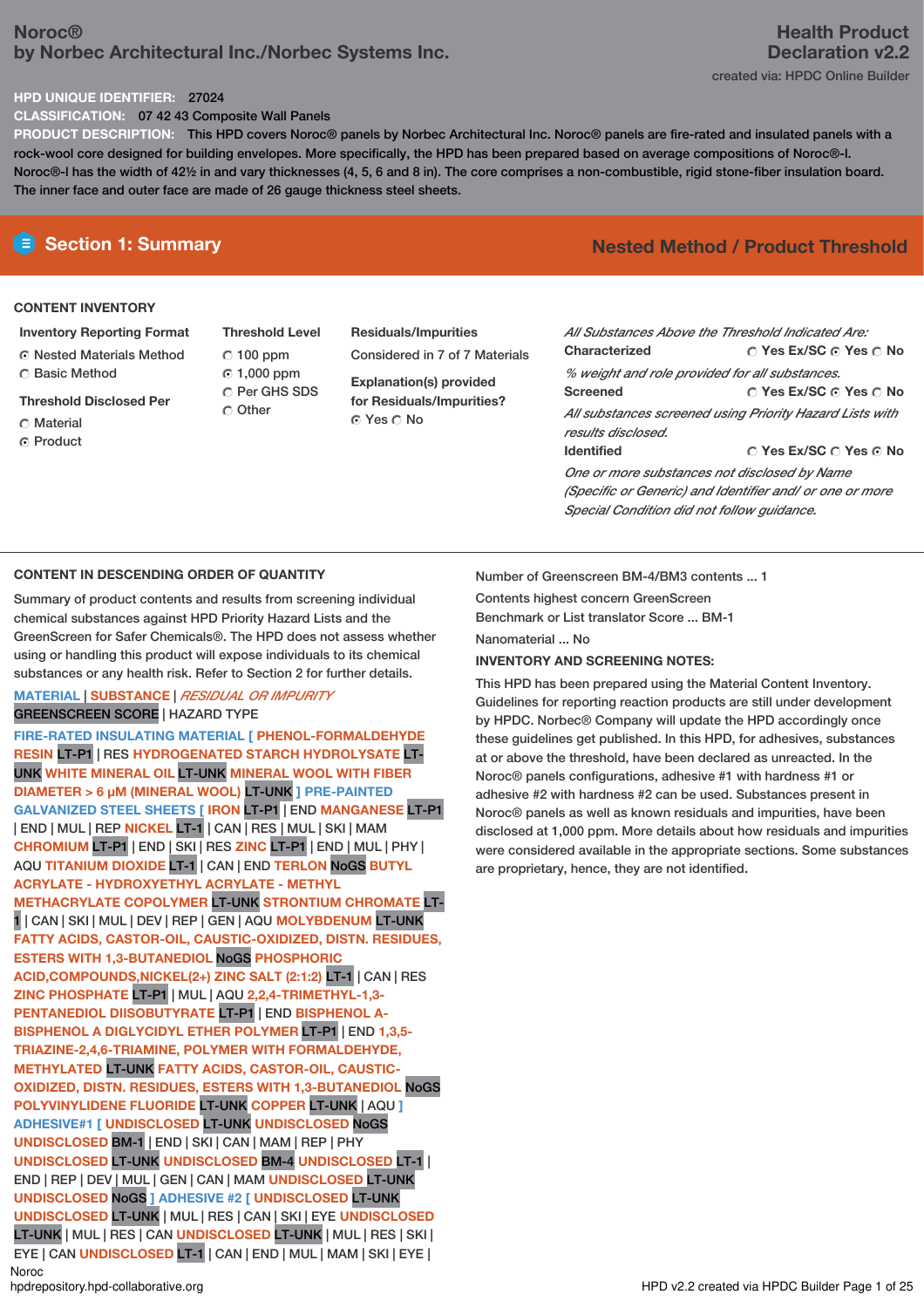DEV | AQU | REP **] HARDENER #1 [ UNDISCLOSED** LT-UNK | MUL | RES | CAN **] HARDENER #2 [ POLYMETHYLENE POLYPHENYL ISOCYANATE** LT-UNK | MUL | RES | CAN **] SEALANT [ UNDISCLOSED** BM-3dg **UNDISCLOSED** LT-UNK **C13-14 ISOPARAFFIN** BM-2 | CAN | MAM **UNDISCLOSED** LT-UNK **UNDISCLOSED** LT-P1 **UNDISCLOSED** LT-UNK **UNDISCLOSED** LT-1 | CAN **UNDISCLOSED** BM-1 | END | MUL | REP | SKI **UNDISCLOSED** LT-1 | CAN | END **UNDISCLOSED** LT-UNK **UNDISCLOSED** NoGS **UNDISCLOSED** LT-UNK **UNDISCLOSED** LT-UNK **]**

### **VOLATILE ORGANIC COMPOUND (VOC) CONTENT** VOC Content data is not applicable for this product category.

**CERTIFICATIONS AND COMPLIANCE** *See Section 3 for additional listings.*

VOC emissions: CDPH Standard Method - Not tested

## **CONSISTENCY WITH OTHER PROGRAMS**

Pre-checked for LEED v4 Material Ingredients Option 1

Third Party Verified? Yes

G<sub>No</sub>

PREPARER: Vertima VERIFIER: VERIFICATION #:

SCREENING DATE: 2022-01-07 PUBLISHED DATE: 2022-01-07 EXPIRY DATE: 2025-01-07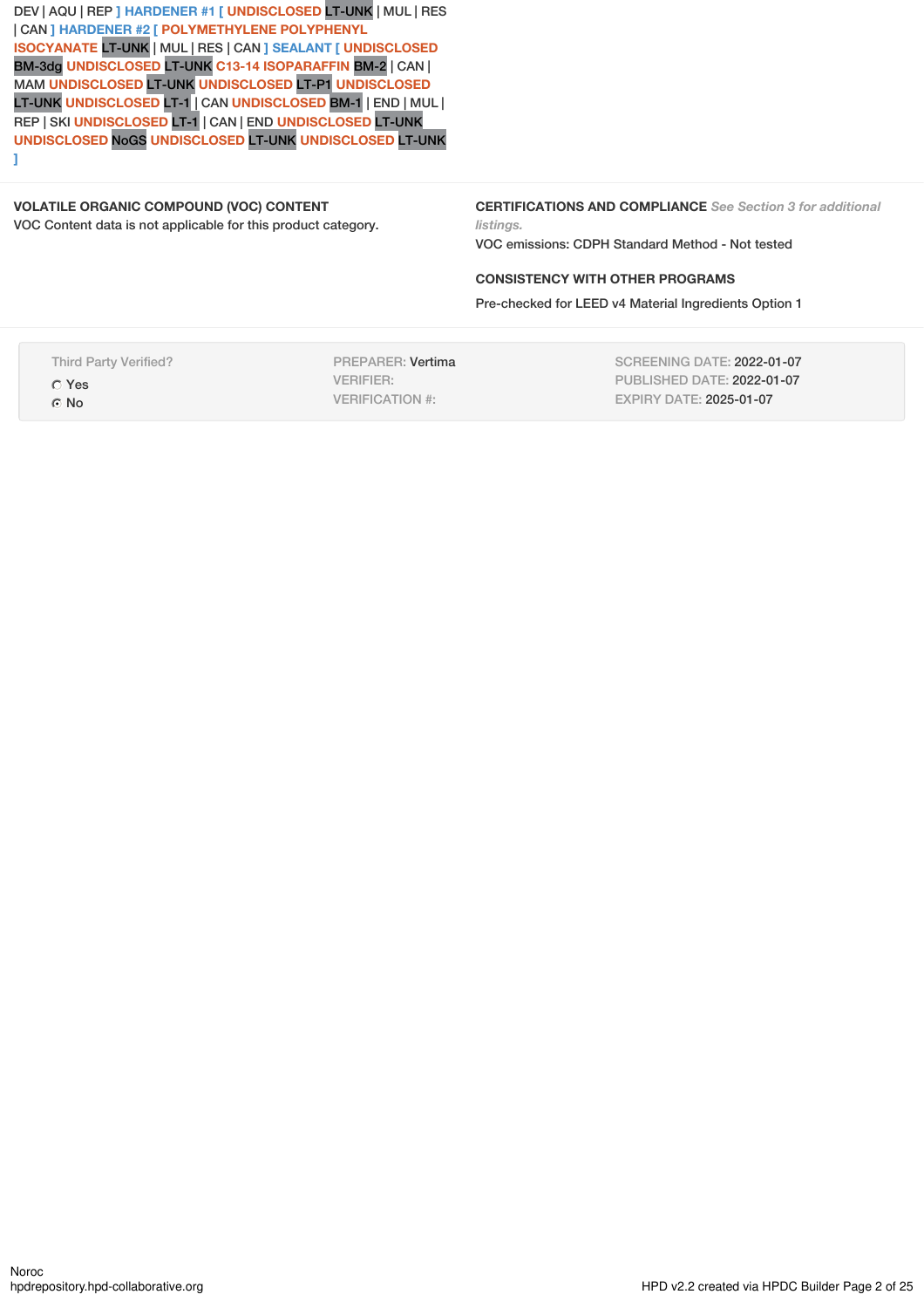This section lists contents in a product based on specific threshold(s) and reports detailed health information including hazards. This HPD uses the *inventory method indicated above, which is one of three possible methods:*

- *Basic Inventory method with Product-level threshold.*
- *Nested Material Inventory method with Product-level threshold*
- *Nested Material Inventory method with individual Material-level thresholds*

Definitions and requirements for the three inventory methods and requirements for each data field can be found in the HPD Open Standard version *2.2, available on the HPDC website at: [www.hpd-collaborative.org/hpd-2-2-standard](https://www.hpd-collaborative.org/hpd-2-2-standard)*

| <b>FIRE-RATED INSULATING MATERIAL</b>                                            | $\%: 60.5400 - 61.1500$                                                                                                                    |                                                     |
|----------------------------------------------------------------------------------|--------------------------------------------------------------------------------------------------------------------------------------------|-----------------------------------------------------|
| PRODUCT THRESHOLD: 1000 ppm                                                      | RESIDUALS AND IMPURITIES CONSIDERED: No                                                                                                    | <b>MATERIAL TYPE: Geologically Derived Material</b> |
| reaction.                                                                        | RESIDUALS AND IMPURITIES NOTES: According to the manufacturer, there are no impurities. Substances are consumed during the chemical        |                                                     |
| vary as this HPD covers multiple configurations and thicknesses of Noroc panels. | OTHER MATERIAL NOTES: Insulating materials is a rigid mineral wool board designed for use in sandwich panel systems. Weight percentage may |                                                     |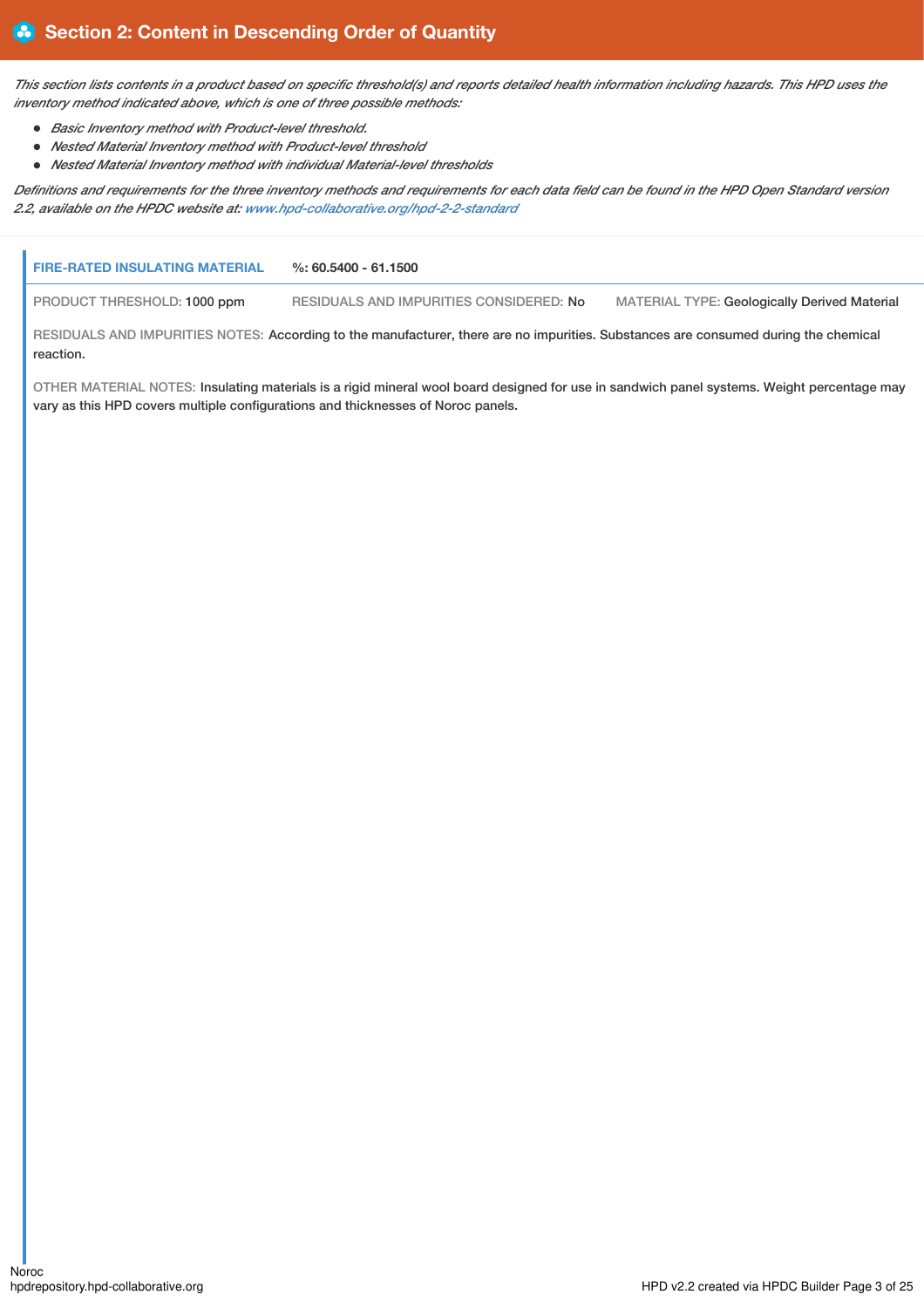|                                                             | HAZARD SCREENING METHOD: Pharos Chemical and Materials Library                                                                                                                                                                 |          | HAZARD SCREENING DATE: 2022-01-07 15:14:05 |  |                                                       |               |
|-------------------------------------------------------------|--------------------------------------------------------------------------------------------------------------------------------------------------------------------------------------------------------------------------------|----------|--------------------------------------------|--|-------------------------------------------------------|---------------|
| $\%$ : 0.0000 - 3.0000                                      | GS: LT-P1                                                                                                                                                                                                                      | RC: None | NANO: No                                   |  | <b>SUBSTANCE ROLE: Binder</b>                         |               |
| <b>HAZARD TYPE</b>                                          | <b>AGENCY AND LIST TITLES</b>                                                                                                                                                                                                  |          | <b>WARNINGS</b>                            |  |                                                       |               |
| <b>RES</b>                                                  | <b>AOEC - Asthmagens</b>                                                                                                                                                                                                       |          | Asthmagen (Rs) - sensitizer-induced        |  |                                                       |               |
|                                                             | SUBSTANCE NOTES: Substance weight percentage intervals are used to cover different configurations and thicknesses of Noroc panels.<br>Residuals and impurities declared by the manufacturers are below the reporting threshold |          |                                            |  |                                                       |               |
| <b>HYDROGENATED STARCH HYDROLYSATE</b>                      |                                                                                                                                                                                                                                |          |                                            |  | ID: 68425-17-2                                        |               |
|                                                             | HAZARD SCREENING METHOD: Pharos Chemical and Materials Library                                                                                                                                                                 |          | HAZARD SCREENING DATE: 2022-01-07 15:14:06 |  |                                                       |               |
| $\%$ : 0.0000 - 1.0000                                      | <b>GS: LT-UNK</b>                                                                                                                                                                                                              | RC: None | NANO: No                                   |  | SUBSTANCE ROLE: Surface modifier                      |               |
| <b>HAZARD TYPE</b>                                          | <b>AGENCY AND LIST TITLES</b>                                                                                                                                                                                                  |          | <b>WARNINGS</b>                            |  |                                                       |               |
| None found                                                  |                                                                                                                                                                                                                                |          |                                            |  | No warnings found on HPD Priority Hazard Lists        |               |
|                                                             | SUBSTANCE NOTES: Substance weight percentage intervals are used to cover different configurations and thicknesses of Noroc panels.<br>Residuals and impurities declared by the manufacturers are below the reporting threshold |          |                                            |  |                                                       |               |
| <b>WHITE MINERAL OIL</b>                                    |                                                                                                                                                                                                                                |          |                                            |  |                                                       | ID: 8042-47-5 |
|                                                             | HAZARD SCREENING METHOD: Pharos Chemical and Materials Library                                                                                                                                                                 |          | HAZARD SCREENING DATE: 2022-01-07 15:14:07 |  |                                                       |               |
| %: $0.0000 - 0.2000$                                        | GS: LT-UNK                                                                                                                                                                                                                     | RC: None | NANO: No                                   |  | <b>SUBSTANCE ROLE: Water resistance</b>               |               |
| <b>HAZARD TYPE</b>                                          | <b>AGENCY AND LIST TITLES</b>                                                                                                                                                                                                  |          | <b>WARNINGS</b>                            |  |                                                       |               |
| None found                                                  |                                                                                                                                                                                                                                |          |                                            |  | No warnings found on HPD Priority Hazard Lists        |               |
|                                                             | SUBSTANCE NOTES: Substance weight percentage intervals are used to cover different configurations and thicknesses of Noroc panels.<br>Residuals and impurities declared by the manufacturers are below the reporting threshold |          |                                            |  |                                                       |               |
|                                                             | MINERAL WOOL WITH FIBER DIAMETER > 6 µM (MINERAL WOOL)                                                                                                                                                                         |          |                                            |  | ID: 65997-17-3                                        |               |
|                                                             |                                                                                                                                                                                                                                |          |                                            |  |                                                       |               |
|                                                             | HAZARD SCREENING METHOD: Pharos Chemical and Materials Library                                                                                                                                                                 |          | HAZARD SCREENING DATE: 2022-01-07 15:13:50 |  |                                                       |               |
|                                                             | <b>GS: LT-UNK</b>                                                                                                                                                                                                              |          |                                            |  | RC: None NANO: No SUBSTANCE ROLE: Structure component |               |
|                                                             | <b>AGENCY AND LIST TITLES</b>                                                                                                                                                                                                  |          | <b>WARNINGS</b>                            |  |                                                       |               |
|                                                             |                                                                                                                                                                                                                                |          |                                            |  | No warnings found on HPD Priority Hazard Lists        |               |
| $\%$ : 0.0000 - 97.0000<br><b>HAZARD TYPE</b><br>None found | SUBSTANCE NOTES: Substance weight percentage intervals are used to cover different configurations<br>and thicknesses of Noroc panels. Residuals and impurities declared by the manufacturers are below the reporting threshold |          |                                            |  |                                                       |               |
| <b>PRE-PAINTED GALVANIZED STEEL SHEETS</b>                  | $\%$ : 36.3200 - 36.6900                                                                                                                                                                                                       |          |                                            |  |                                                       |               |
| PRODUCT THRESHOLD: 1000 ppm                                 | RESIDUALS AND IMPURITIES CONSIDERED: No                                                                                                                                                                                        |          |                                            |  | <b>MATERIAL TYPE: Metal</b>                           |               |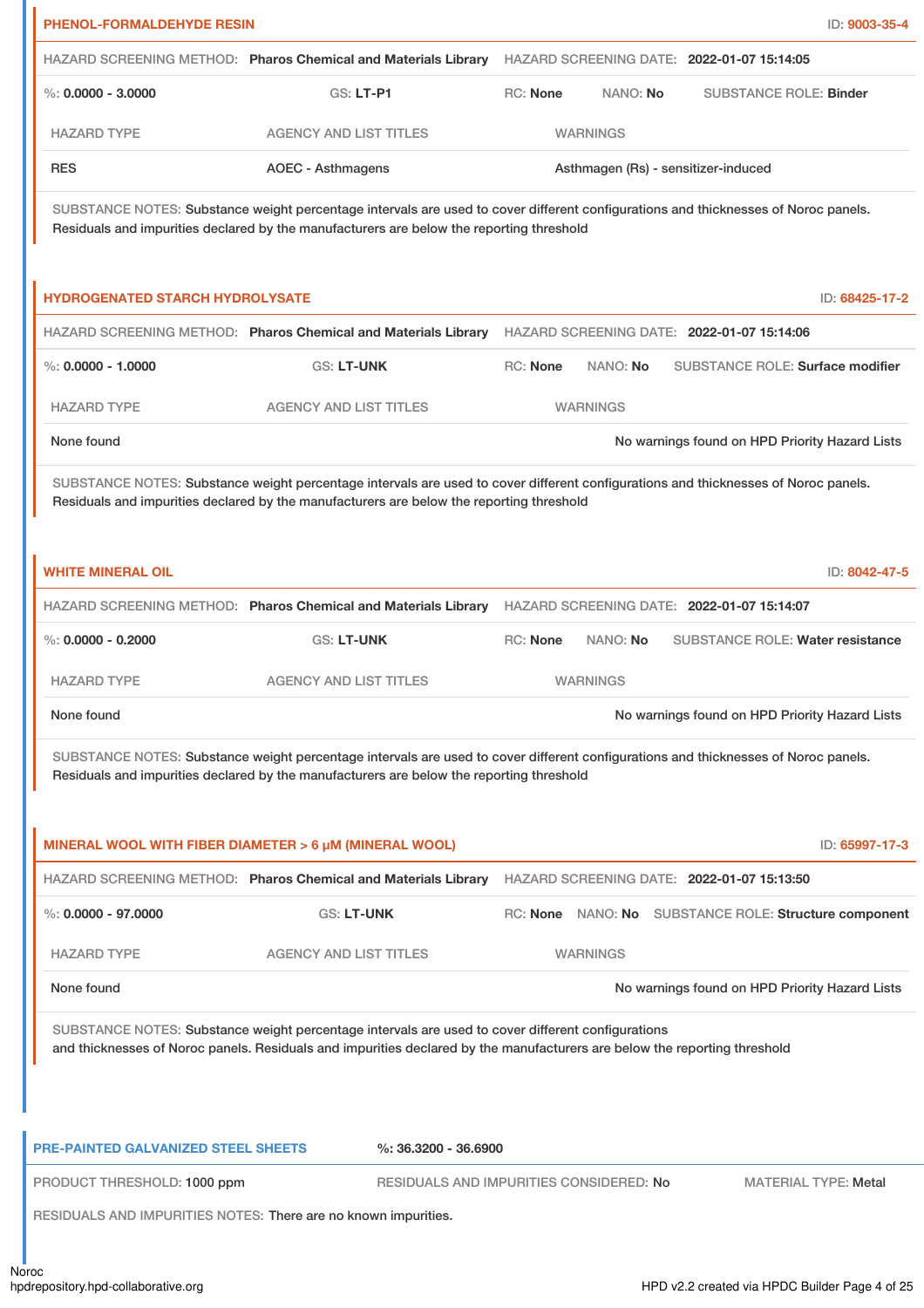OTHER MATERIAL NOTES: Different suppliers of galvanized steel and different paints are used for Noroc panels. Weight percentage may vary as this HPD covers multiple configurations and thicknesses of Noroc panels. Galvanized steel represents 98% to 99,5% of prepainted sheets and the remaining is paint. An average composition of most common paint used for those panels has been used for the HPD preparation.

| <b>IRON</b>          |                                                                | ID: 7439-89-6                                                   |
|----------------------|----------------------------------------------------------------|-----------------------------------------------------------------|
|                      | HAZARD SCREENING METHOD: Pharos Chemical and Materials Library | HAZARD SCREENING DATE: 2022-01-07 15:13:30                      |
| %: 90.0000 - 95.0000 | GS: LT-P1                                                      | NANO: No SUBSTANCE ROLE: Structure component<br>RC: <b>None</b> |
| <b>HAZARD TYPE</b>   | <b>AGENCY AND LIST TITLES</b>                                  | <b>WARNINGS</b>                                                 |
| <b>END</b>           | <b>TEDX - Potential Endocrine Disruptors</b>                   | <b>Potential Endocrine Disruptor</b>                            |

SUBSTANCE NOTES: Ranges are used to cover all Noroc panels product configurations and thicknesses. The percentage vary because, different pre-painted galvanized steel sheets suppliers have different recipes.

| <b>MANGANESE</b>     |                                                                |                 |                                      |                                                           | ID: 7439-96-5 |
|----------------------|----------------------------------------------------------------|-----------------|--------------------------------------|-----------------------------------------------------------|---------------|
|                      | HAZARD SCREENING METHOD: Pharos Chemical and Materials Library |                 |                                      | HAZARD SCREENING DATE: 2022-01-07 15:13:38                |               |
| %: $2.0000 - 2.2300$ | <b>GS: LT-P1</b>                                               | <b>RC: None</b> | NANO: No                             | <b>SUBSTANCE ROLE: Alloy element</b>                      |               |
| <b>HAZARD TYPE</b>   | <b>AGENCY AND LIST TITLES</b>                                  |                 | <b>WARNINGS</b>                      |                                                           |               |
| <b>END</b>           | <b>TEDX - Potential Endocrine Disruptors</b>                   |                 | <b>Potential Endocrine Disruptor</b> |                                                           |               |
| <b>MUL</b>           | German FEA - Substances Hazardous to<br>Waters                 |                 | Class 2 - Hazard to Waters           |                                                           |               |
| <b>REP</b>           | GHS - Japan                                                    |                 | reproduction - Category 1B]          | H360 - May damage fertility or the unborn child [Toxic to |               |

SUBSTANCE NOTES: Ranges are used to cover all Noroc panels product configurations and thicknesses. The percentage vary because, different pre-painted galvanized steel sheets suppliers have different recipes.

| I NICKEL                         |                                                                                                           |          |                 |                                      | ID: 7440-02-0 |
|----------------------------------|-----------------------------------------------------------------------------------------------------------|----------|-----------------|--------------------------------------|---------------|
|                                  | HAZARD SCREENING METHOD: Pharos Chemical and Materials Library HAZARD SCREENING DATE: 2022-01-07 15:13:41 |          |                 |                                      |               |
| $\frac{1}{2}$ %: 0.2000 - 0.2500 | $GS: LT-1$                                                                                                | RC: None | NANO: <b>No</b> | <b>SUBSTANCE ROLE: Alloy element</b> |               |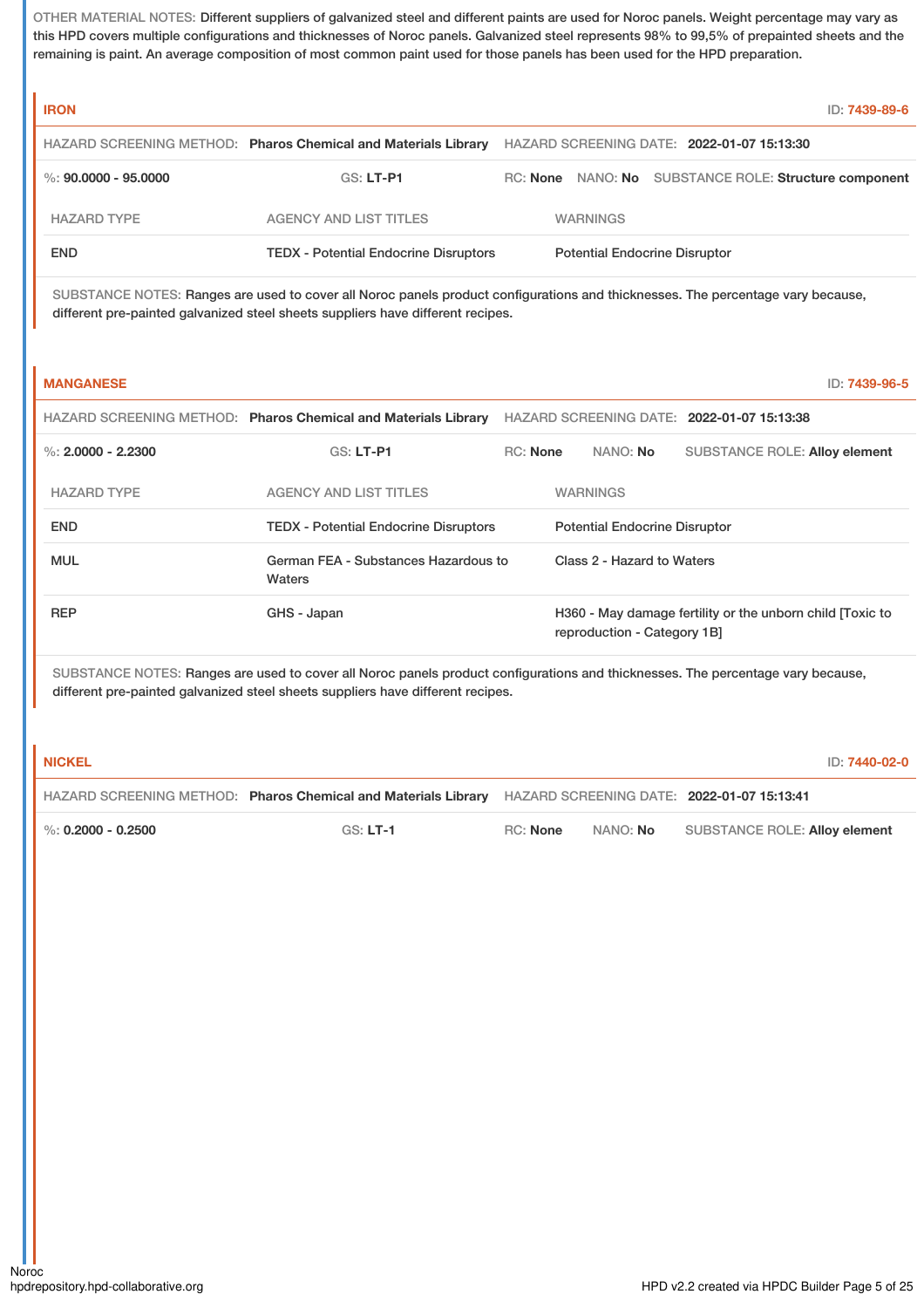| <b>HAZARD TYPE</b> | <b>AGENCY AND LIST TITLES</b>                  | <b>WARNINGS</b>                                                                                                                               |
|--------------------|------------------------------------------------|-----------------------------------------------------------------------------------------------------------------------------------------------|
| <b>CAN</b>         | <b>US CDC - Occupational Carcinogens</b>       | Occupational Carcinogen                                                                                                                       |
| CAN                | <b>MAK</b>                                     | Carcinogen Group 1 - Substances that cause cancer in<br>man                                                                                   |
| CAN                | <b>IARC</b>                                    | Group 1 - Agent is Carcinogenic to humans                                                                                                     |
| <b>CAN</b>         | CA EPA - Prop 65                               | Carcinogen                                                                                                                                    |
| <b>CAN</b>         | US NIH - Report on Carcinogens                 | Known to be a human Carcinogen                                                                                                                |
| <b>CAN</b>         | <b>IARC</b>                                    | Group 2b - Possibly carcinogenic to humans                                                                                                    |
| <b>RES</b>         | <b>AOEC - Asthmagens</b>                       | Asthmagen (Rs) - sensitizer-induced                                                                                                           |
| CAN                | US NIH - Report on Carcinogens                 | Reasonably Anticipated to be Human Carcinogen                                                                                                 |
| <b>RES</b>         | <b>MAK</b>                                     | Sensitizing Substance Sah - Danger of airway & skin<br>sensitization                                                                          |
| <b>MUL</b>         | German FEA - Substances Hazardous to<br>Waters | Class 2 - Hazard to Waters                                                                                                                    |
| <b>SKI</b>         | EU - GHS (H-Statements) Annex 6 Table 3-1      | H317 - May cause an allergic skin reaction [Skin<br>sensitization - Category 1]                                                               |
| CAN                | EU - GHS (H-Statements) Annex 6 Table 3-1      | H351 - Suspected of causing cancer [Carcinogenicity -<br>Category 2]                                                                          |
| <b>MAM</b>         | EU - GHS (H-Statements) Annex 6 Table 3-1      | H372 - Causes damage to organs through prolonged or<br>repeated exposure [Specific target organ toxicity -<br>repeated exposure - Category 1] |

SUBSTANCE NOTES: Ranges are used to cover all Noroc panels product types and thicknesses. The percentage vary because, different prepainted galvanized steel sheets suppliers have different recipes.

**CHROMIUM** ID: **7440-47-3**

|                      | HAZARD SCREENING METHOD: Pharos Chemical and Materials Library |                 |                                      | HAZARD SCREENING DATE: 2022-01-07 15:13:40              |
|----------------------|----------------------------------------------------------------|-----------------|--------------------------------------|---------------------------------------------------------|
| %: $0.2000 - 0.6500$ | $GS: LT-PI$                                                    | <b>RC:</b> None | NANO: No                             | <b>SUBSTANCE ROLE: Alloy element</b>                    |
| <b>HAZARD TYPE</b>   | <b>AGENCY AND LIST TITLES</b>                                  |                 | <b>WARNINGS</b>                      |                                                         |
| <b>END</b>           | <b>TEDX - Potential Endocrine Disruptors</b>                   |                 | <b>Potential Endocrine Disruptor</b> |                                                         |
| <b>SKI</b>           | <b>MAK</b>                                                     |                 |                                      | Sensitizing Substance Sh - Danger of skin sensitization |
| <b>RES</b>           | <b>AOEC - Asthmagens</b>                                       |                 |                                      | Asthmagen (Rs) - sensitizer-induced                     |

SUBSTANCE NOTES: Ranges are used to cover all Noroc panels product configurations and thicknesses. The percentage vary because, different pre-painted galvanized steel sheets suppliers have different recipes.

| <b>ZINC</b>            |                                                                |          |          | ID: 7440-66-6                              |
|------------------------|----------------------------------------------------------------|----------|----------|--------------------------------------------|
|                        | HAZARD SCREENING METHOD: Pharos Chemical and Materials Library |          |          | HAZARD SCREENING DATE: 2022-01-07 15:13:42 |
| $\%$ : 0.1500 - 9.1000 | GS: LT-P1                                                      | RC: None | NANO: No | SUBSTANCE ROLE: Galvanizing                |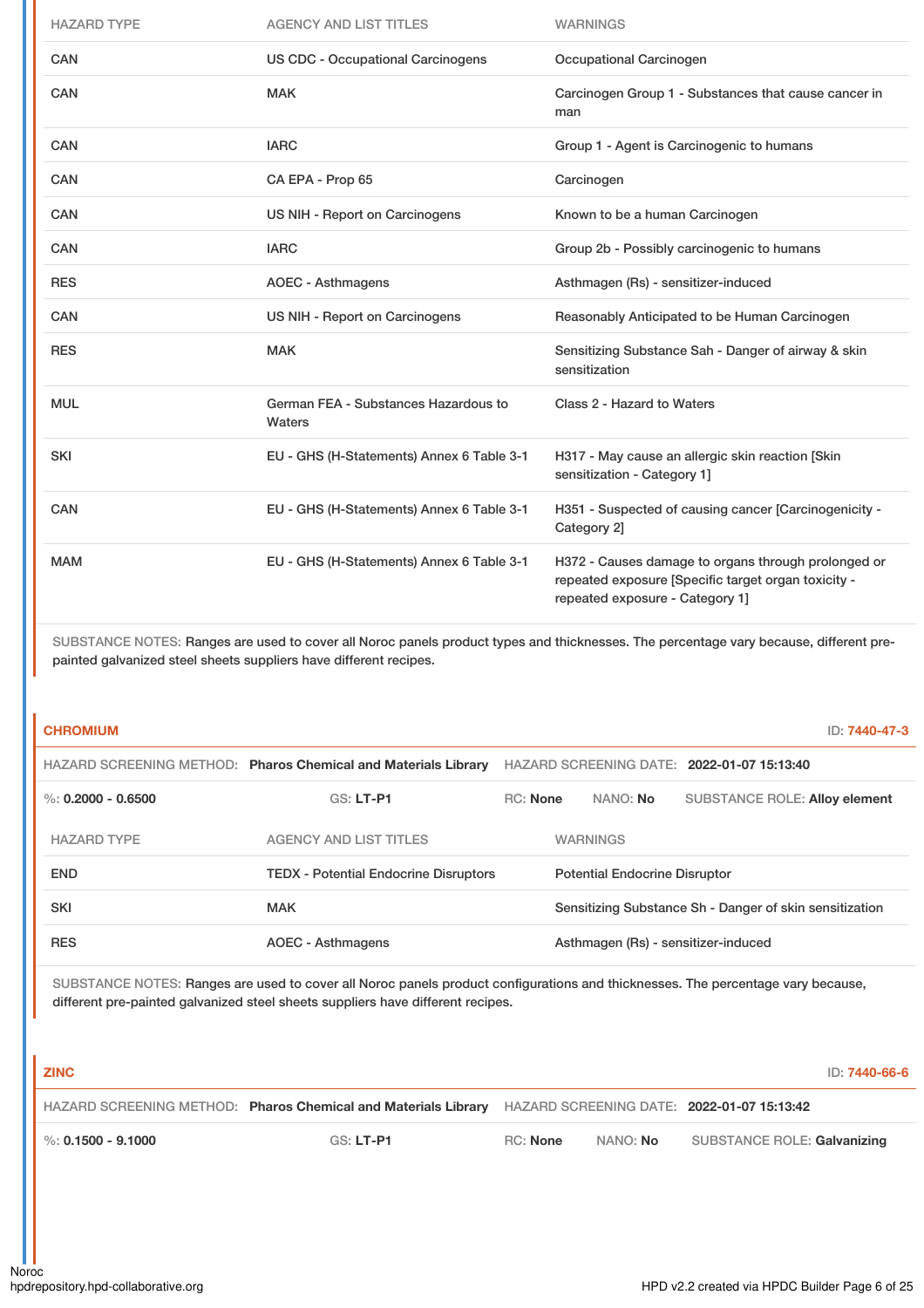| <b>HAZARD TYPE</b> | AGENCY AND LIST TITLES                         | <b>WARNINGS</b>                                                                                                                                                                         |
|--------------------|------------------------------------------------|-----------------------------------------------------------------------------------------------------------------------------------------------------------------------------------------|
| <b>END</b>         | <b>TEDX</b> - Potential Endocrine Disruptors   | <b>Potential Endocrine Disruptor</b>                                                                                                                                                    |
| <b>MUL</b>         | German FEA - Substances Hazardous to<br>Waters | Class 2 - Hazard to Waters                                                                                                                                                              |
| <b>PHY</b>         | EU - GHS (H-Statements) Annex 6 Table 3-1      | H260 - In contact with water releases flammable gases<br>which may ignite spontaneously [Substances and<br>mixtures which, in contact with water, emit flammable<br>gases - Category 1] |
| AQU                | EU - GHS (H-Statements) Annex 6 Table 3-1      | H400 - Very toxic to aquatic life [Hazardous to the aquatic<br>environment (acute) - Category 1]                                                                                        |
| AQU                | EU - GHS (H-Statements) Annex 6 Table 3-1      | H410 - Very toxic to aquatic life with long lasting effects<br>[Hazardous to the aquatic environment (chronic) -<br>Category 1]                                                         |
| <b>PHY</b>         | EU - GHS (H-Statements) Annex 6 Table 3-1      | H250 - Catches fire spontaneously if exposed to air<br>[Pyrophoric liquids; Pyrophoric solids - Category 1]                                                                             |

SUBSTANCE NOTES: Ranges are used to cover all Noroc panels product configurations and thicknesses. The percentage vary because, different pre-painted galvanized steel sheets suppliers have different recipes.

| <b>TITANIUM DIOXIDE</b> |                                                                                                                                 |                 |                                      | ID: 13463-67-7                                                                                          |
|-------------------------|---------------------------------------------------------------------------------------------------------------------------------|-----------------|--------------------------------------|---------------------------------------------------------------------------------------------------------|
|                         | <b>HAZARD SCREENING METHOD: Pharos Chemical and Materials Library</b>                                                           |                 |                                      | HAZARD SCREENING DATE: 2022-01-07 15:13:41                                                              |
| %: $0.1500 - 0.4700$    | $GS: LT-1$                                                                                                                      | <b>RC: None</b> | NANO: No                             | <b>SUBSTANCE ROLE: Surface modifier</b>                                                                 |
| <b>HAZARD TYPE</b>      | <b>AGENCY AND LIST TITLES</b>                                                                                                   |                 | <b>WARNINGS</b>                      |                                                                                                         |
| CAN                     | <b>US CDC - Occupational Carcinogens</b>                                                                                        |                 | Occupational Carcinogen              |                                                                                                         |
| CAN                     | CA EPA - Prop 65                                                                                                                |                 |                                      | Carcinogen - specific to chemical form or exposure route                                                |
| CAN                     | <b>IARC</b>                                                                                                                     |                 | from occupational sources            | Group 2B - Possibly carcinogenic to humans - inhaled                                                    |
| CAN                     | <b>MAK</b>                                                                                                                      |                 |                                      | Carcinogen Group 3A - Evidence of carcinogenic effects<br>but not sufficient to establish MAK/BAT value |
| <b>END</b>              | <b>TEDX</b> - Potential Endocrine Disruptors                                                                                    |                 | <b>Potential Endocrine Disruptor</b> |                                                                                                         |
| CAN                     | <b>MAK</b>                                                                                                                      |                 | risk under MAK/BAT levels            | Carcinogen Group 4 - Non-genotoxic carcinogen with low                                                  |
| CAN                     | EU - GHS (H-Statements) Annex 6 Table 3-1                                                                                       |                 | Category 2]                          | H351 - Suspected of causing cancer [Carcinogenicity -                                                   |
|                         | SUBSTANCE NOTES: Ranges are used to cover all Noroc panels product configurations and thicknesses. The percentage vary because, |                 |                                      |                                                                                                         |

different pre-painted galvanized steel sheets suppliers have different recipes.

| <b>TERLON</b>          |                                                                |                 |                 | ID: 63148-69-6                                 |
|------------------------|----------------------------------------------------------------|-----------------|-----------------|------------------------------------------------|
|                        | HAZARD SCREENING METHOD: Pharos Chemical and Materials Library |                 |                 | HAZARD SCREENING DATE: 2022-01-07 15:13:44     |
| $\%$ : 0.1000 - 0.1300 | GS: NoGS                                                       | <b>RC:</b> None | NANO: <b>No</b> | SUBSTANCE ROLE: Surface modifier               |
| <b>HAZARD TYPE</b>     | <b>AGENCY AND LIST TITLES</b>                                  |                 | <b>WARNINGS</b> |                                                |
| None found             |                                                                |                 |                 | No warnings found on HPD Priority Hazard Lists |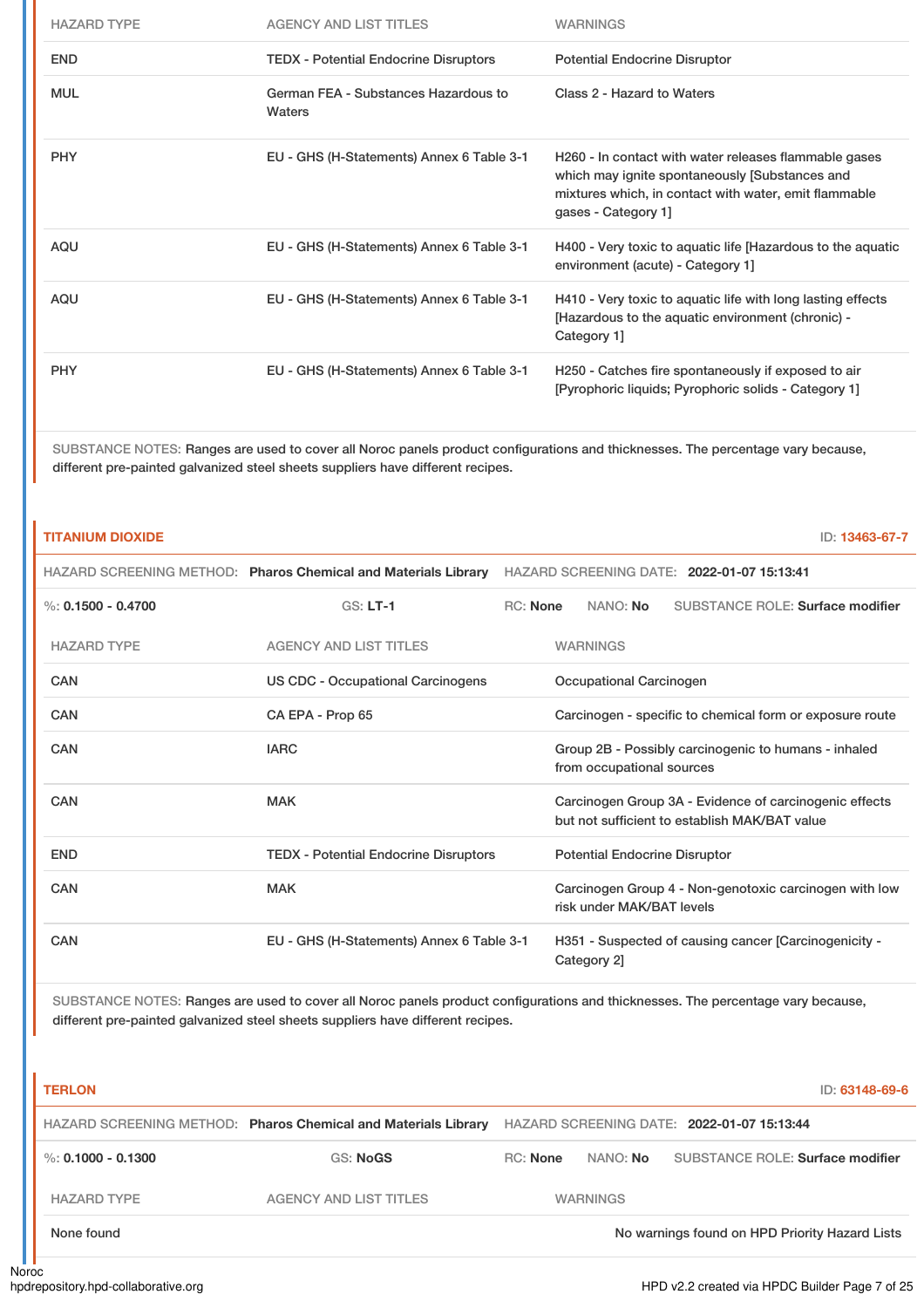| SUBSTANCE NOTES: Ranges are used to cover all Noroc panels product configurations and thicknesses. The percentage vary because, |
|---------------------------------------------------------------------------------------------------------------------------------|
| different pre-painted galvanized steel sheets suppliers have different recipes.                                                 |

| <b>BUTYL ACRYLATE - HYDROXYETHYL ACRYLATE - METHYL</b><br><b>METHACRYLATE COPOLYMER</b> |                                                                                                                                                                                                                    |                 |                 | ID: 25951-38-6                                 |
|-----------------------------------------------------------------------------------------|--------------------------------------------------------------------------------------------------------------------------------------------------------------------------------------------------------------------|-----------------|-----------------|------------------------------------------------|
|                                                                                         | HAZARD SCREENING METHOD: Pharos Chemical and Materials Library                                                                                                                                                     |                 |                 | HAZARD SCREENING DATE: 2022-01-07 15:13:43     |
| %: $0.1000 - 0.1200$                                                                    | <b>GS: LT-UNK</b>                                                                                                                                                                                                  | <b>RC: None</b> | NANO: No        | <b>SUBSTANCE ROLE: Surface modifier</b>        |
| <b>HAZARD TYPE</b>                                                                      | <b>AGENCY AND LIST TITLES</b>                                                                                                                                                                                      |                 | <b>WARNINGS</b> |                                                |
| None found                                                                              |                                                                                                                                                                                                                    |                 |                 | No warnings found on HPD Priority Hazard Lists |
|                                                                                         | SUBSTANCE NOTES: Ranges are used to cover all Noroc panels product configurations and thicknesses. The percentage vary because,<br>different pre-painted galvanized steel sheets suppliers have different recipes. |                 |                 |                                                |
| <b>STRONTIUM CHROMATE</b>                                                               |                                                                                                                                                                                                                    |                 |                 | ID: 7789-06-2                                  |
|                                                                                         | HAZARD SCREENING METHOD: Pharos Chemical and Materials Library                                                                                                                                                     |                 |                 | HAZARD SCREENING DATE: 2022-01-07 15:13:45     |
| %: $0.0600 - 0.1000$                                                                    | $GS: LT-1$                                                                                                                                                                                                         | <b>RC:</b> None | NANO: No        | <b>SUBSTANCE ROLE: Surface modifier</b>        |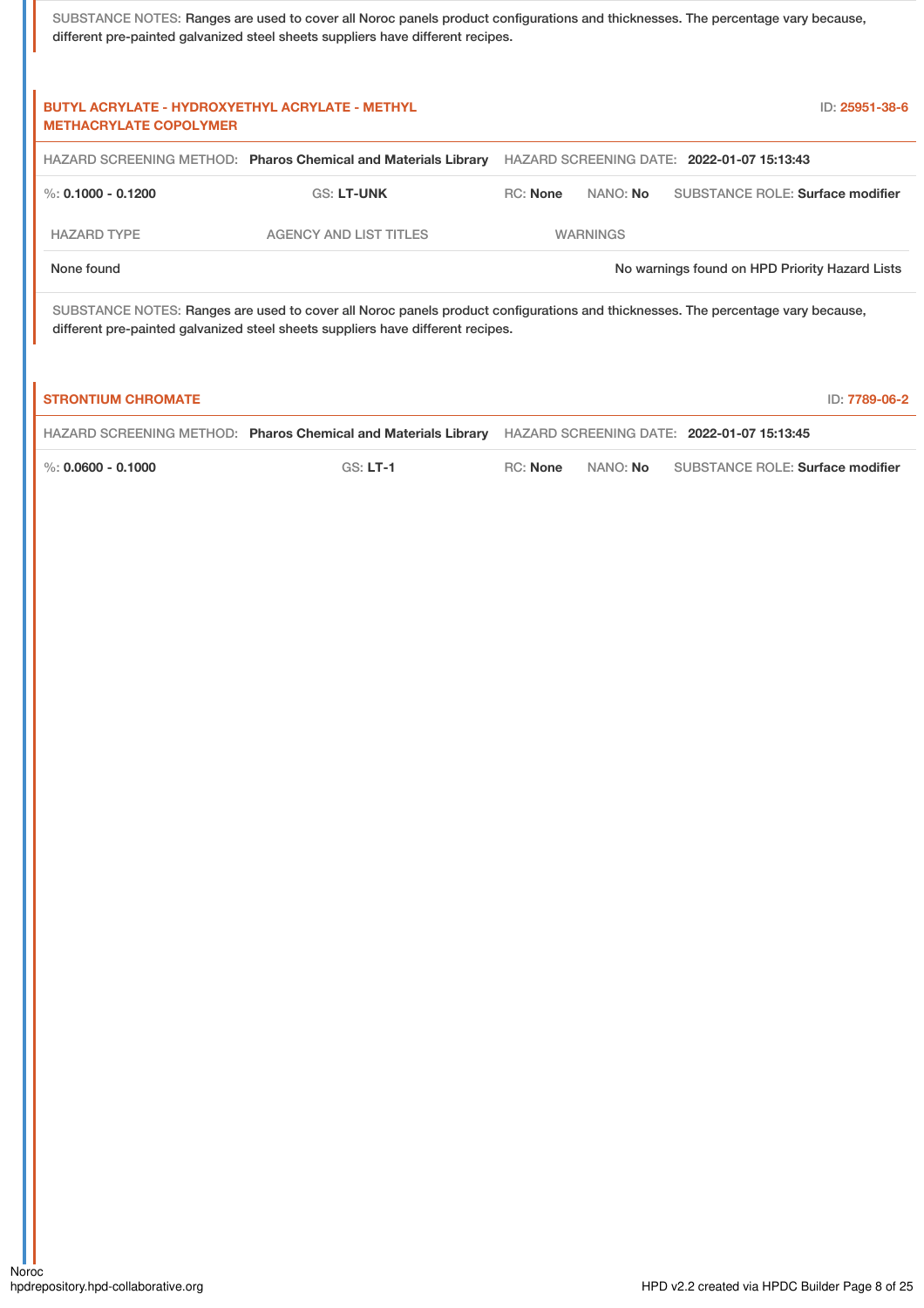| <b>HAZARD TYPE</b> | <b>AGENCY AND LIST TITLES</b>                  | <b>WARNINGS</b>                                                                                                                 |
|--------------------|------------------------------------------------|---------------------------------------------------------------------------------------------------------------------------------|
| CAN                | <b>US CDC - Occupational Carcinogens</b>       | Occupational Carcinogen                                                                                                         |
| CAN                | <b>EU - REACH Annex XVII CMRs</b>              | Carcinogen Category 2 - Substances which should be<br>regarded as if they are Carcinogenic to man                               |
| <b>CAN</b>         | <b>EU - Annex VI CMRs</b>                      | Carcinogen Category 1B - Presumed Carcinogen based<br>on animal evidence                                                        |
| <b>SKI</b>         | <b>MAK</b>                                     | Sensitizing Substance Sh - Danger of skin sensitization                                                                         |
| CAN                | <b>MAK</b>                                     | Carcinogen Group 1 - Substances that cause cancer in<br>man                                                                     |
| <b>MUL</b>         | <b>ChemSec - SIN List</b>                      | CMR - Carcinogen, Mutagen &/or Reproductive Toxicant                                                                            |
| <b>MUL</b>         | German FEA - Substances Hazardous to<br>Waters | Class 3 - Severe Hazard to Waters                                                                                               |
| <b>CAN</b>         | <b>IARC</b>                                    | Group 1 - Agent is Carcinogenic to humans                                                                                       |
| <b>CAN</b>         | CA EPA - Prop 65                               | Carcinogen                                                                                                                      |
| <b>CAN</b>         | US NIH - Report on Carcinogens                 | Known to be a human Carcinogen                                                                                                  |
| <b>DEV</b>         | CA EPA - Prop 65                               | Developmental toxicity                                                                                                          |
| <b>CAN</b>         | <b>EU - SVHC Authorisation List</b>            | Carcinogenic - Candidate list                                                                                                   |
| CAN                | <b>EU - SVHC Authorisation List</b>            | Carcinogenic - Banned unless Authorised                                                                                         |
| <b>REP</b>         | CA EPA - Prop 65                               | Reproductive Toxicity - Female                                                                                                  |
| <b>REP</b>         | CA EPA - Prop 65                               | <b>Reproductive Toxicity - Male</b>                                                                                             |
| <b>GEN</b>         | <b>MAK</b>                                     | Germ Cell Mutagen 2                                                                                                             |
| CAN                | <b>GHS - New Zealand</b>                       | 6.7A - Known or presumed human carcinogens                                                                                      |
| CAN                | GHS - Australia                                | H350 - May cause cancer [Carcinogenicity - Category 1A<br>or 1B]                                                                |
| CAN                | GHS - Japan                                    | H350 - May cause cancer [Carcinogenicity - Category 1A]                                                                         |
| CAN                | GHS - Korea                                    | H350 - May cause cancer [Carcinogenicity - Category 1]                                                                          |
| <b>SKI</b>         | EU - GHS (H-Statements) Annex 6 Table 3-1      | H317 - May cause an allergic skin reaction [Skin<br>sensitization - Category 1]                                                 |
| CAN                | EU - GHS (H-Statements) Annex 6 Table 3-1      | H350 - May cause cancer [Carcinogenicity - Category 1A<br>or $1B$ ]                                                             |
|                    |                                                |                                                                                                                                 |
| AQU                | EU - GHS (H-Statements) Annex 6 Table 3-1      | H400 - Very toxic to aquatic life [Hazardous to the aquatic<br>environment (acute) - Category 1]                                |
| <b>AQU</b>         | EU - GHS (H-Statements) Annex 6 Table 3-1      | H410 - Very toxic to aquatic life with long lasting effects<br>[Hazardous to the aquatic environment (chronic) -<br>Category 1] |

SUBSTANCE NOTES: Ranges are used to cover all Noroc panels product configurations and thicknesses. The percentage vary because, different pre-painted galvanized steel sheets suppliers have different recipes.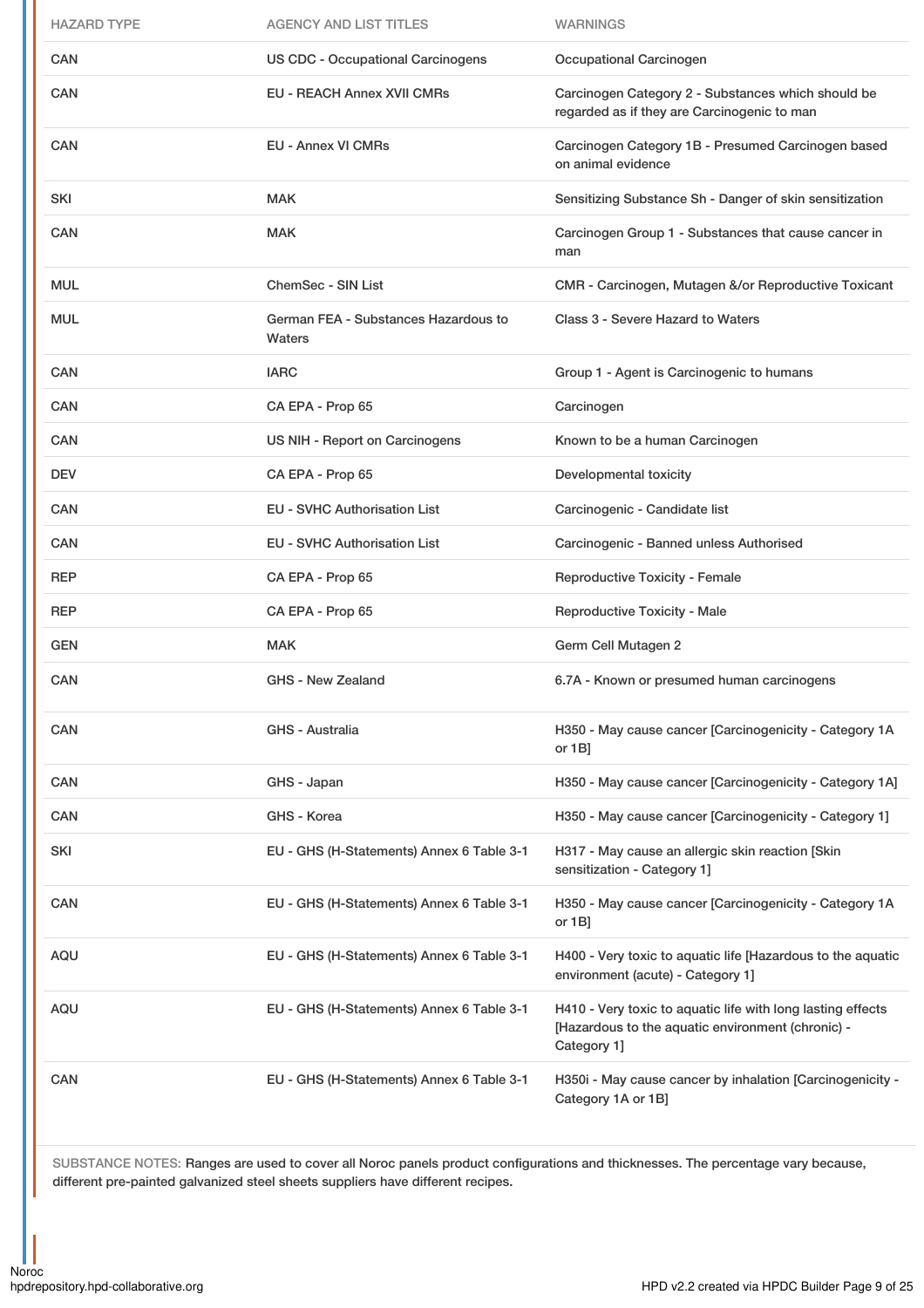| <b>MOLYBDENUM</b>                                        |                                                                                                                                                                                                                    |                             | ID: 7439-98-7                                  |
|----------------------------------------------------------|--------------------------------------------------------------------------------------------------------------------------------------------------------------------------------------------------------------------|-----------------------------|------------------------------------------------|
|                                                          | HAZARD SCREENING METHOD: Pharos Chemical and Materials Library                                                                                                                                                     |                             | HAZARD SCREENING DATE: 2022-01-07 15:13:52     |
| $\%$ : 0.0000 - 0.1000                                   | <b>GS: LT-UNK</b>                                                                                                                                                                                                  | RC: None<br>NANO: No        | <b>SUBSTANCE ROLE: Alloy element</b>           |
| <b>HAZARD TYPE</b>                                       | <b>AGENCY AND LIST TITLES</b>                                                                                                                                                                                      | <b>WARNINGS</b>             |                                                |
| None found                                               |                                                                                                                                                                                                                    |                             | No warnings found on HPD Priority Hazard Lists |
|                                                          | SUBSTANCE NOTES: Ranges are used to cover all Noroc panels product configurations and thicknesses. The percentage vary because,<br>different pre-painted galvanized steel sheets suppliers have different recipes. |                             |                                                |
| <b>ESTERS WITH 1,3-BUTANEDIOL</b>                        | FATTY ACIDS, CASTOR-OIL, CAUSTIC-OXIDIZED, DISTN. RESIDUES,                                                                                                                                                        |                             | ID: 113669-95-7                                |
|                                                          | HAZARD SCREENING METHOD: Pharos Chemical and Materials Library                                                                                                                                                     |                             | HAZARD SCREENING DATE: 2021-07-20 2:28:53      |
| $\%$ : 0.0000 - 0.1700                                   | GS: NoGS                                                                                                                                                                                                           | <b>RC: None</b><br>NANO: No | SUBSTANCE ROLE: Surface modifier               |
| <b>HAZARD TYPE</b>                                       | <b>AGENCY AND LIST TITLES</b>                                                                                                                                                                                      | <b>WARNINGS</b>             |                                                |
| None found                                               |                                                                                                                                                                                                                    |                             | No warnings found on HPD Priority Hazard Lists |
| PHOSPHORIC ACID, COMPOUNDS, NICKEL(2+) ZINC SALT (2:1:2) |                                                                                                                                                                                                                    |                             | ID: 90053-13-7                                 |
|                                                          | HAZARD SCREENING METHOD: Pharos Chemical and Materials Library                                                                                                                                                     |                             | HAZARD SCREENING DATE: 2022-01-07 15:14:02     |
| $\%$ : 0.0000 - 0.1000                                   | <b>GS: LT-1</b>                                                                                                                                                                                                    | <b>RC: None</b><br>NANO: No | <b>SUBSTANCE ROLE: Surface modifier</b>        |
| <b>HAZARD TYPE</b>                                       | <b>AGENCY AND LIST TITLES</b>                                                                                                                                                                                      | <b>WARNINGS</b>             |                                                |
| CAN                                                      | <b>IARC</b>                                                                                                                                                                                                        |                             | Group 1 - Agent is Carcinogenic to humans      |
| CAN                                                      | CA EPA - Prop 65                                                                                                                                                                                                   | Carcinogen                  |                                                |
| CAN                                                      | US NIH - Report on Carcinogens                                                                                                                                                                                     |                             | Known to be a human Carcinogen                 |
| <b>RES</b>                                               | <b>AOEC - Asthmagens</b>                                                                                                                                                                                           |                             | Asthmagen (Rs) - sensitizer-induced            |
|                                                          | SUBSTANCE NOTES: Ranges are used to cover all Noroc panels product configurations and thicknesses. The percentage vary because,<br>different pre-painted galvanized steel sheets suppliers have different recipes. |                             |                                                |
| <b>ZINC PHOSPHATE</b>                                    |                                                                                                                                                                                                                    |                             | ID: 7779-90-0                                  |
|                                                          | HAZARD SCREENING METHOD: Pharos Chemical and Materials Library HAZARD SCREENING DATE: 2022-01-07 15:14:01                                                                                                          |                             |                                                |
| $\%$ : 0.0000 - 0.9000                                   | GS: LT-P1                                                                                                                                                                                                          | RC: None<br>NANO: No        | SUBSTANCE ROLE: Surface modifier               |

- II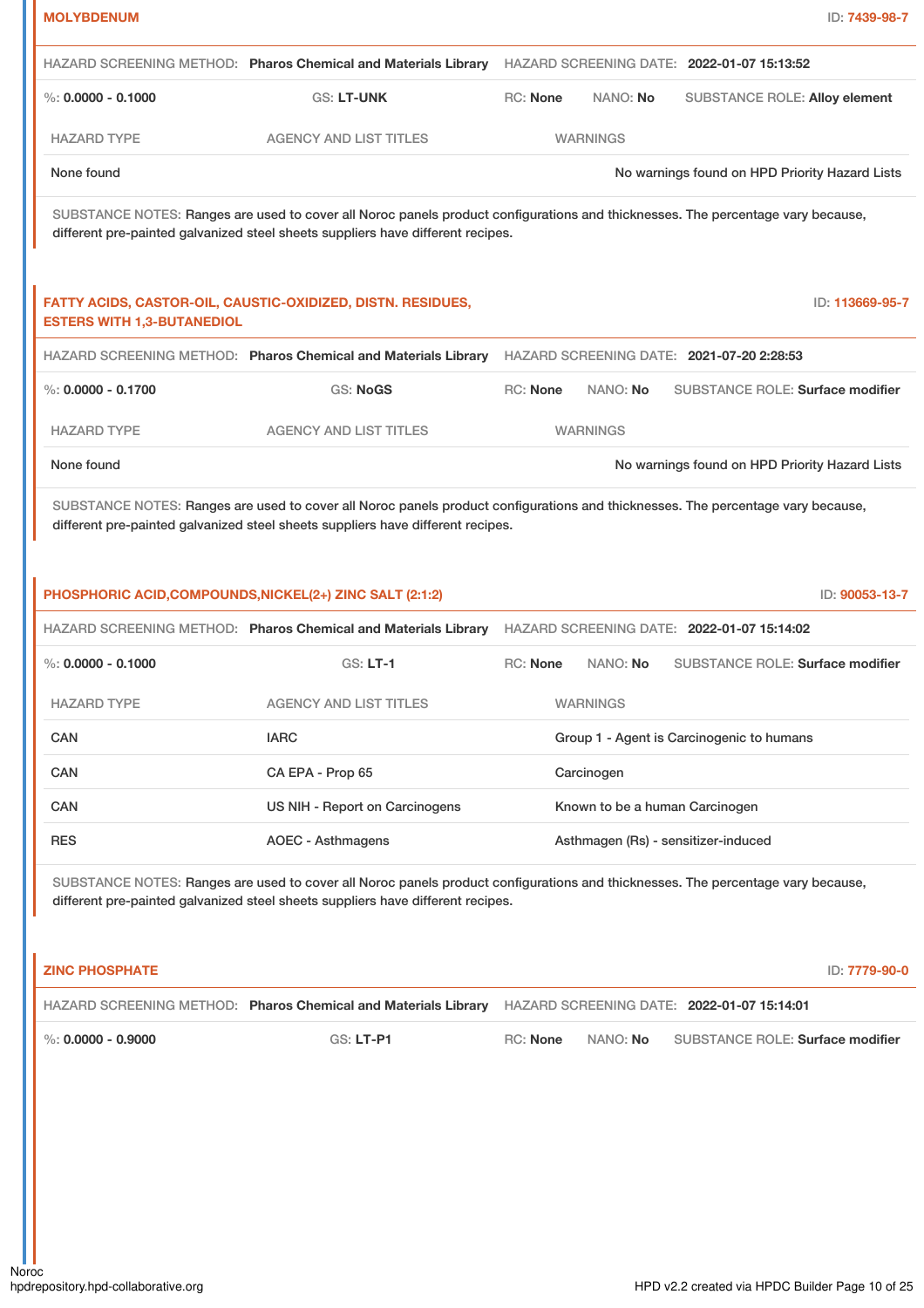| <b>HAZARD TYPE</b> | AGENCY AND LIST TITLES                         | <b>WARNINGS</b>                                                                                                                 |
|--------------------|------------------------------------------------|---------------------------------------------------------------------------------------------------------------------------------|
| <b>MUL</b>         | German FEA - Substances Hazardous to<br>Waters | Class 2 - Hazard to Waters                                                                                                      |
| AQU                | EU - GHS (H-Statements) Annex 6 Table 3-1      | H400 - Very toxic to aquatic life [Hazardous to the aquatic<br>environment (acute) - Category 1]                                |
| AQU                | EU - GHS (H-Statements) Annex 6 Table 3-1      | H410 - Very toxic to aquatic life with long lasting effects<br>[Hazardous to the aquatic environment (chronic) -<br>Category 1] |

SUBSTANCE NOTES: Ranges are used to cover all Noroc panels product configurations and thicknesses. The percentage vary because, different pre-painted galvanized steel sheets suppliers have different recipes.

| 2,2,4-TRIMETHYL-1,3-PENTANEDIOL DIISOBUTYRATE<br>ID: 6846-50-0 |                                                                |                 |                                            |                                         |  |
|----------------------------------------------------------------|----------------------------------------------------------------|-----------------|--------------------------------------------|-----------------------------------------|--|
|                                                                | HAZARD SCREENING METHOD: Pharos Chemical and Materials Library |                 | HAZARD SCREENING DATE: 2022-01-07 15:14:00 |                                         |  |
| %: $0.0000 - 0.1500$                                           | $GS: LT-PI$                                                    | <b>RC:</b> None | NANO: <b>No</b>                            | <b>SUBSTANCE ROLE: Surface modifier</b> |  |
| <b>HAZARD TYPE</b>                                             | <b>AGENCY AND LIST TITLES</b>                                  |                 | <b>WARNINGS</b>                            |                                         |  |
| <b>END</b>                                                     | <b>TEDX - Potential Endocrine Disruptors</b>                   |                 | <b>Potential Endocrine Disruptor</b>       |                                         |  |

SUBSTANCE NOTES: Ranges are used to cover all Noroc panels product configurations and thicknesses. The percentage vary because, different pre-painted galvanized steel sheets suppliers have different recipes.

| <b>BISPHENOL A-BISPHENOL A DIGLYCIDYL ETHER POLYMER</b><br>ID: 25036-25-3 |                                                                                                                                                                                                                    |          |                 |                                                       |                |
|---------------------------------------------------------------------------|--------------------------------------------------------------------------------------------------------------------------------------------------------------------------------------------------------------------|----------|-----------------|-------------------------------------------------------|----------------|
|                                                                           | HAZARD SCREENING METHOD: Pharos Chemical and Materials Library                                                                                                                                                     |          |                 | HAZARD SCREENING DATE: 2022-01-07 15:13:59            |                |
| $\%$ : 0.0000 - 0.1700                                                    | GS: LT-P1                                                                                                                                                                                                          | RC: None | NANO: No        | <b>SUBSTANCE ROLE: Surface modifier</b>               |                |
| <b>HAZARD TYPE</b>                                                        | <b>AGENCY AND LIST TITLES</b>                                                                                                                                                                                      |          | <b>WARNINGS</b> |                                                       |                |
| <b>END</b>                                                                | <b>EU - Priority Endocrine Disruptors</b>                                                                                                                                                                          |          | Activity        | Category 1 - In vivo evidence of Endocrine Disruption |                |
|                                                                           | SUBSTANCE NOTES: Ranges are used to cover all Noroc panels product configurations and thicknesses. The percentage vary because,<br>different pre-painted galvanized steel sheets suppliers have different recipes. |          |                 |                                                       |                |
| <b>METHYLATED</b>                                                         | 1,3,5-TRIAZINE-2,4,6-TRIAMINE, POLYMER WITH FORMALDEHYDE,                                                                                                                                                          |          |                 |                                                       | ID: 68002-20-0 |
|                                                                           | HAZARD SCREENING METHOD: Pharos Chemical and Materials Library                                                                                                                                                     |          |                 | HAZARD SCREENING DATE: 2022-01-07 15:13:59            |                |
| $\%$ : 0.0000 - 0.1100                                                    | <b>GS: LT-UNK</b>                                                                                                                                                                                                  | RC: None | NANO: No        | <b>SUBSTANCE ROLE: Surface modifier</b>               |                |
| <b>HAZARD TYPE</b>                                                        | <b>AGENCY AND LIST TITLES</b>                                                                                                                                                                                      |          | <b>WARNINGS</b> |                                                       |                |
| None found                                                                |                                                                                                                                                                                                                    |          |                 | No warnings found on HPD Priority Hazard Lists        |                |
|                                                                           | SUBSTANCE NOTES: Ranges are used to cover all Noroc panels product configurations and thicknesses. The percentage vary because,<br>different pre-painted galvanized steel sheets suppliers have different recipes. |          |                 |                                                       |                |
|                                                                           |                                                                                                                                                                                                                    |          |                 |                                                       |                |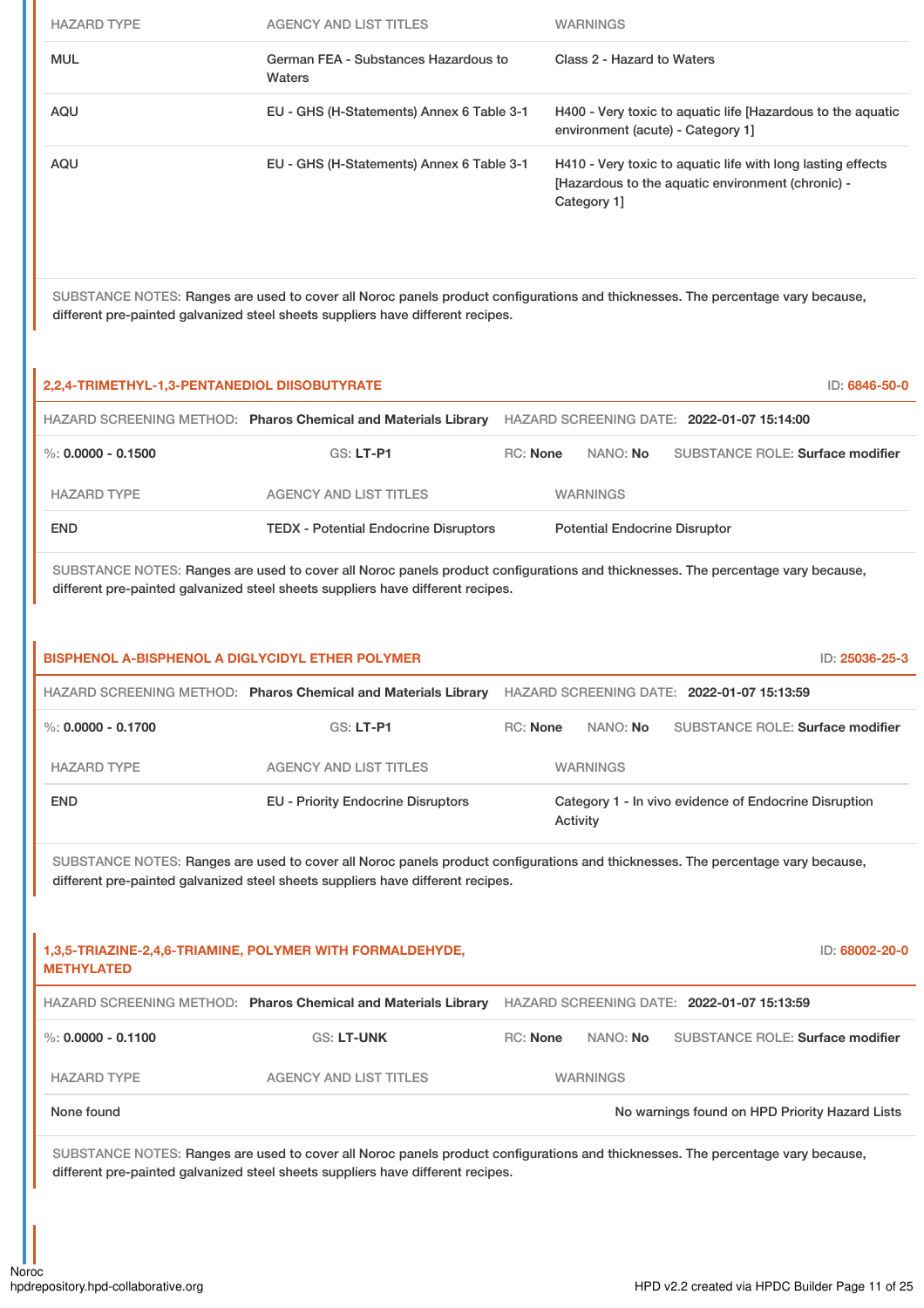| <b>ESTERS WITH 1,3-BUTANEDIOL</b> | FATTY ACIDS, CASTOR-OIL, CAUSTIC-OXIDIZED, DISTN. RESIDUES,                                                                                                                                                                                             |          |                 | ID: 113669-95-7                                                                                             |
|-----------------------------------|---------------------------------------------------------------------------------------------------------------------------------------------------------------------------------------------------------------------------------------------------------|----------|-----------------|-------------------------------------------------------------------------------------------------------------|
|                                   | HAZARD SCREENING METHOD: Pharos Chemical and Materials Library                                                                                                                                                                                          |          |                 | HAZARD SCREENING DATE: 2022-01-07 15:14:03                                                                  |
| %: $0.0000 - 0.3300$              | GS: NoGS                                                                                                                                                                                                                                                | RC: None | NANO: No        | <b>SUBSTANCE ROLE: Surface modifier</b>                                                                     |
| <b>HAZARD TYPE</b>                | <b>AGENCY AND LIST TITLES</b>                                                                                                                                                                                                                           |          | <b>WARNINGS</b> |                                                                                                             |
| None found                        |                                                                                                                                                                                                                                                         |          |                 | No warnings found on HPD Priority Hazard Lists                                                              |
|                                   | SUBSTANCE NOTES: Ranges are used to cover all Noroc panels product configurations and thicknesses. The percentage vary because,<br>different pre-painted galvanized steel sheets suppliers have different recipes.                                      |          |                 |                                                                                                             |
| <b>POLYVINYLIDENE FLUORIDE</b>    |                                                                                                                                                                                                                                                         |          |                 | ID: 24937-79-9                                                                                              |
|                                   | HAZARD SCREENING METHOD: Pharos Chemical and Materials Library                                                                                                                                                                                          |          |                 | HAZARD SCREENING DATE: 2022-01-07 15:13:57                                                                  |
| %: $0.0000 - 0.4000$              | GS: LT-UNK                                                                                                                                                                                                                                              | RC: None | NANO: No        | <b>SUBSTANCE ROLE: Surface modifier</b>                                                                     |
| <b>HAZARD TYPE</b>                | <b>AGENCY AND LIST TITLES</b>                                                                                                                                                                                                                           |          | <b>WARNINGS</b> |                                                                                                             |
| None found                        |                                                                                                                                                                                                                                                         |          |                 | No warnings found on HPD Priority Hazard Lists                                                              |
|                                   | SUBSTANCE NOTES: Ranges are used to cover all Noroc panels product configurations and thicknesses. The percentage vary because,<br>different pre-painted galvanized steel sheets suppliers have different recipes.                                      |          |                 |                                                                                                             |
| <b>COPPER</b>                     |                                                                                                                                                                                                                                                         |          |                 | ID: 7440-50-8                                                                                               |
|                                   | HAZARD SCREENING METHOD: Pharos Chemical and Materials Library                                                                                                                                                                                          |          |                 | HAZARD SCREENING DATE: 2022-01-07 15:13:53                                                                  |
| %: $0.0000 - 0.2000$              | <b>GS: LT-UNK</b>                                                                                                                                                                                                                                       | RC: None | NANO: No        | <b>SUBSTANCE ROLE: Alloy element</b>                                                                        |
| HAZARD TYPE                       | AGENCY AND LIST TITLES                                                                                                                                                                                                                                  |          | <b>WARNINGS</b> |                                                                                                             |
| AQU                               | EU - GHS (H-Statements)                                                                                                                                                                                                                                 |          | Category 2]     | H411 - Toxic to aquatic life with long lasting effects<br>[Hazardous to the aquatic environment (chronic) - |
|                                   | SUBSTANCE NOTES: Ranges are used to cover all Noroc panels product configurations and thicknesses. The percentage vary because,<br>different pre-painted galvanized steel sheets suppliers have different recipes.                                      |          |                 |                                                                                                             |
| <b>ADHESIVE#1</b>                 | $\%: 1.9900 - 2.0000$                                                                                                                                                                                                                                   |          |                 |                                                                                                             |
| PRODUCT THRESHOLD: 1000 ppm       | RESIDUALS AND IMPURITIES CONSIDERED: Yes                                                                                                                                                                                                                |          |                 | <b>MATERIAL TYPE: Polymeric Material</b>                                                                    |
|                                   | RESIDUALS AND IMPURITIES NOTES: Residuals and impurities declared by the manufacturers are below the reporting threshold.                                                                                                                               |          |                 |                                                                                                             |
|                                   | OTHER MATERIAL NOTES: Material weight percentage intervals are used to cover different configurations and thicknesses of Noroc panels.<br>Confidential information regarding adhesive substances have been retained, hense, substances are undisclosed. |          |                 |                                                                                                             |
| <b>UNDISCLOSED</b>                |                                                                                                                                                                                                                                                         |          |                 | ID: Undisclosed                                                                                             |
|                                   | HAZARD SCREENING METHOD: Pharos Chemical and Materials Library                                                                                                                                                                                          |          |                 | HAZARD SCREENING DATE: 2021-07-12 19:23:33                                                                  |
| %: $0.0000 - 13.2000$             | GS: LT-UNK                                                                                                                                                                                                                                              | RC: None | NANO: No        | SUBSTANCE ROLE: Polymer species                                                                             |
| <b>HAZARD TYPE</b>                | <b>AGENCY AND LIST TITLES</b>                                                                                                                                                                                                                           |          | <b>WARNINGS</b> |                                                                                                             |
| None found                        |                                                                                                                                                                                                                                                         |          |                 | No warnings found on HPD Priority Hazard Lists                                                              |
|                                   | SUBSTANCE NOTES: Ranges are used to cover all Noroc panel product configurations and thicknesses. Confidential information regarding<br>adhesive substances have been retained; hence, substances are undisclosed.                                      |          |                 |                                                                                                             |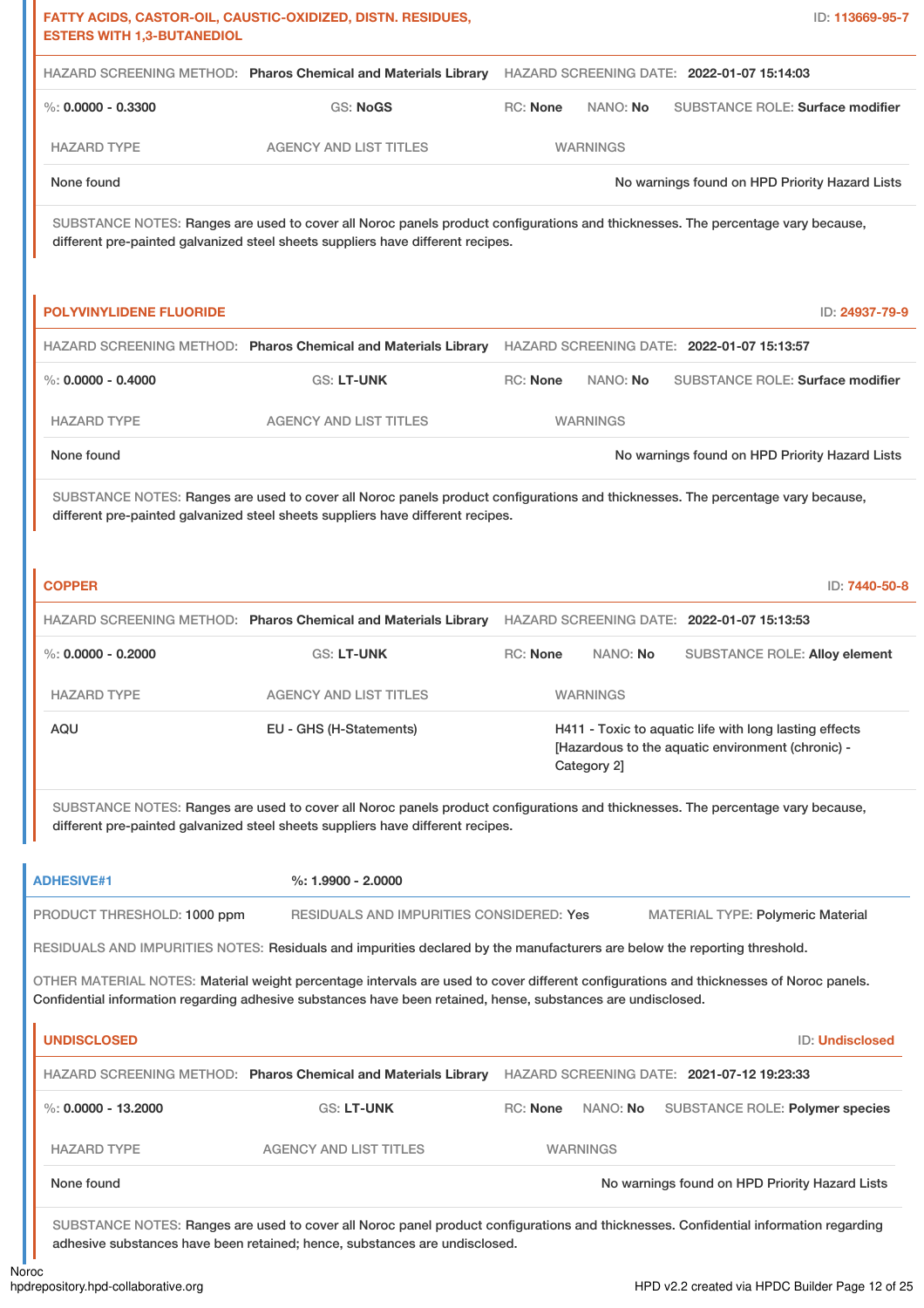| Ш |  |  |  |
|---|--|--|--|

| HAZARD SCREENING METHOD: Pharos Chemical and Materials Library HAZARD SCREENING DATE: 2021-07-12 19:28:50 |                               |          |                 |                                                |  |
|-----------------------------------------------------------------------------------------------------------|-------------------------------|----------|-----------------|------------------------------------------------|--|
| $\%$ : 0.0000 - 27.4000                                                                                   | GS: NoGS                      | RC: None |                 | NANO: No SUBSTANCE ROLE: Polymer species       |  |
| HAZARD TYPE                                                                                               | <b>AGENCY AND LIST TITLES</b> |          | <b>WARNINGS</b> |                                                |  |
| None found                                                                                                |                               |          |                 | No warnings found on HPD Priority Hazard Lists |  |

SUBSTANCE NOTES: Ranges are used to cover all Noroc panel product configurations and thicknesses. Confidential information regarding adhesive substances have been retained; hence, substances are undisclosed.

| т.<br>. INDP |  | ו ומפ |  |  |
|--------------|--|-------|--|--|
|              |  |       |  |  |
|              |  |       |  |  |

**ID: Undisclosed** 

|                      | HAZARD SCREENING METHOD: Pharos Chemical and Materials Library | HAZARD SCREENING DATE: 2021-07-12 19:39:06 |                 |                                      |                                                         |
|----------------------|----------------------------------------------------------------|--------------------------------------------|-----------------|--------------------------------------|---------------------------------------------------------|
| %: $0.0000 - 0.6000$ | <b>GS: BM-1</b>                                                | <b>RC: None</b>                            |                 | NANO: No                             | <b>SUBSTANCE ROLE: Reagent</b>                          |
| <b>HAZARD TYPE</b>   | <b>AGENCY AND LIST TITLES</b>                                  |                                            | <b>WARNINGS</b> |                                      |                                                         |
| <b>END</b>           | <b>TEDX - Potential Endocrine Disruptors</b>                   |                                            |                 | <b>Potential Endocrine Disruptor</b> |                                                         |
| <b>SKI</b>           | <b>MAK</b>                                                     |                                            |                 |                                      | Sensitizing Substance Sh - Danger of skin sensitization |
| CAN                  | CA EPA - Prop 65                                               |                                            | Carcinogen      |                                      |                                                         |
| CAN                  | <b>MAK</b>                                                     |                                            |                 | low risk under MAK/BAT levels        | Carcinogen Group 4 - Non-genotoxic carcinogen with      |
| CAN                  | <b>IARC</b>                                                    |                                            |                 |                                      | Group 2b - Possibly carcinogenic to humans              |
| <b>MAM</b>           | EU - GHS (H-Statements)                                        |                                            |                 |                                      | H304 - May be fatal if swallowed and enters airways     |
| <b>REP</b>           | GHS - Japan                                                    |                                            |                 |                                      | Toxic to reproduction - Category 1B [H360]              |
| <b>REP</b>           | GHS - Japan                                                    |                                            |                 |                                      | Toxic to reproduction - Category 1A [H360]              |
| <b>PHY</b>           | EU - GHS (H-Statements)                                        |                                            |                 |                                      | H225 - Highly flammable liquid and vapour               |

SUBSTANCE NOTES: Ranges are used to cover all Noroc panel product configurations and thicknesses. Confidential information regarding adhesive substances have been retained; hence, substances are undisclosed.

| <b>UNDISCLOSED</b>                                                                                                                                                                                                 |                                                                |                 |          | <b>ID: Undisclosed</b>                         |  |
|--------------------------------------------------------------------------------------------------------------------------------------------------------------------------------------------------------------------|----------------------------------------------------------------|-----------------|----------|------------------------------------------------|--|
|                                                                                                                                                                                                                    | HAZARD SCREENING METHOD: Pharos Chemical and Materials Library |                 |          | HAZARD SCREENING DATE: 2021-07-12 19:42:37     |  |
| %: $0.0000 - 54.0000$                                                                                                                                                                                              | <b>GS: LT-UNK</b>                                              | <b>RC: None</b> | NANO: No | <b>SUBSTANCE ROLE: Filler</b>                  |  |
| <b>HAZARD TYPE</b>                                                                                                                                                                                                 | <b>AGENCY AND LIST TITLES</b>                                  | <b>WARNINGS</b> |          |                                                |  |
| None found                                                                                                                                                                                                         |                                                                |                 |          | No warnings found on HPD Priority Hazard Lists |  |
| SUBSTANCE NOTES: Ranges are used to cover all Noroc panel product configurations and thicknesses. Confidential information regarding<br>adhesive substances have been retained; hence, substances are undisclosed. |                                                                |                 |          |                                                |  |
| <b>UNDISCLOSED</b>                                                                                                                                                                                                 |                                                                |                 |          | <b>ID: Undisclosed</b>                         |  |
|                                                                                                                                                                                                                    | HAZARD SCREENING METHOD: Pharos Chemical and Materials Library |                 |          | HAZARD SCREENING DATE: 2021-07-12 19:44:29     |  |
| $\%: 0.0000 - 0.4000$                                                                                                                                                                                              | <b>GS: BM-4</b>                                                | $RC:$ None      | NANO: No | <b>SUBSTANCE ROLE: Diluent</b>                 |  |
|                                                                                                                                                                                                                    |                                                                |                 |          |                                                |  |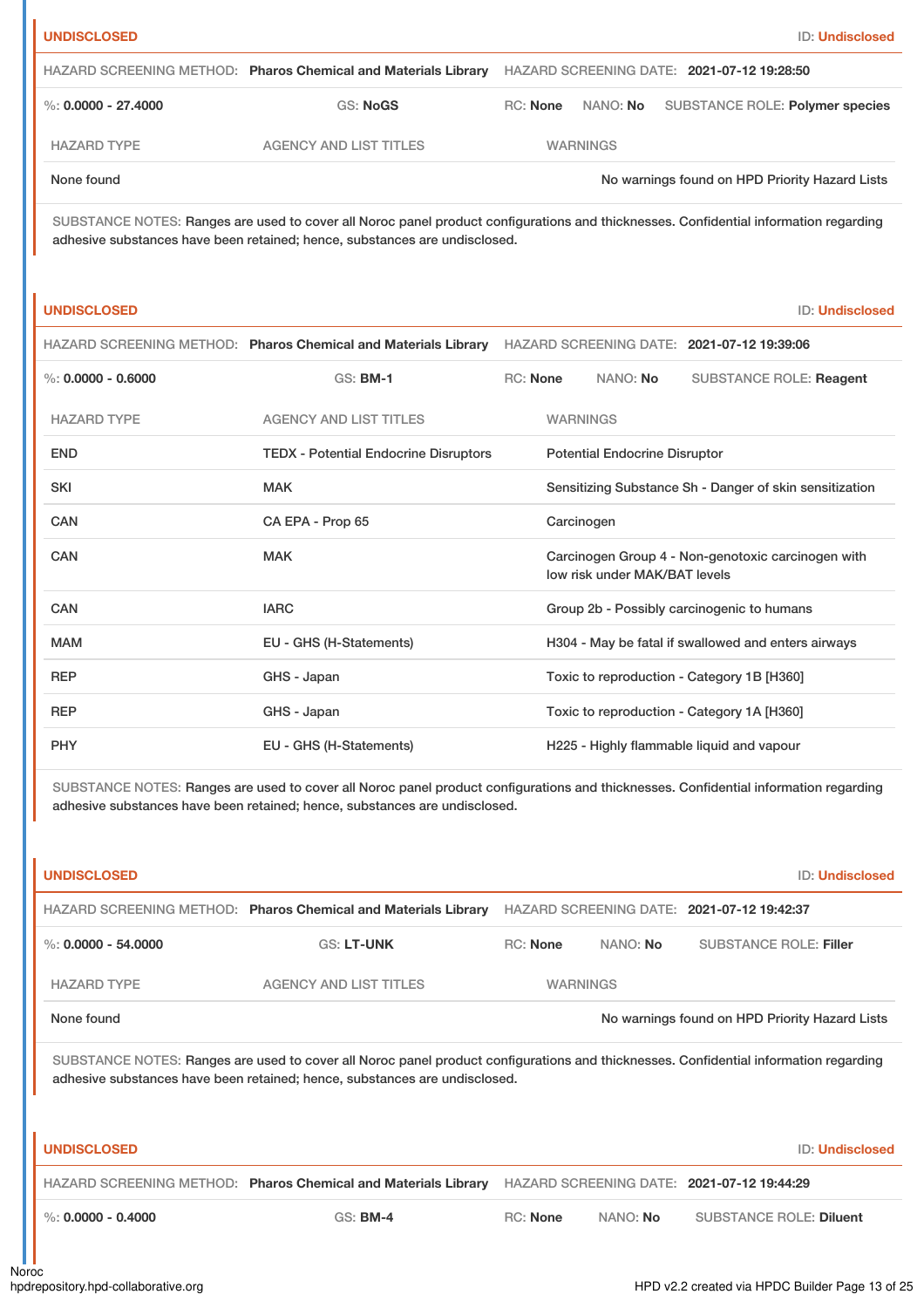SUBSTANCE NOTES: Ranges are used to cover all Noroc panel product configurations and thicknesses. Confidential information regarding adhesive substances have been retained; hence, substances are undisclosed.

| <b>UNDISCLOSED</b>   |                                                                                                           |                 |                 |                                      |                                                                                                                | <b>ID: Undisclosed</b> |
|----------------------|-----------------------------------------------------------------------------------------------------------|-----------------|-----------------|--------------------------------------|----------------------------------------------------------------------------------------------------------------|------------------------|
|                      | HAZARD SCREENING METHOD: Pharos Chemical and Materials Library HAZARD SCREENING DATE: 2021-07-12 20:02:58 |                 |                 |                                      |                                                                                                                |                        |
| %: $0.0000 - 2.6000$ | GS: LT-1                                                                                                  | <b>RC: None</b> |                 | NANO: No                             | <b>SUBSTANCE ROLE: Solvent</b>                                                                                 |                        |
| <b>HAZARD TYPE</b>   | <b>AGENCY AND LIST TITLES</b>                                                                             |                 | <b>WARNINGS</b> |                                      |                                                                                                                |                        |
| <b>END</b>           | <b>TEDX - Potential Endocrine Disruptors</b>                                                              |                 |                 | <b>Potential Endocrine Disruptor</b> |                                                                                                                |                        |
| <b>END</b>           | <b>ChemSec - SIN List</b>                                                                                 |                 |                 | <b>Endocrine Disruption</b>          |                                                                                                                |                        |
| <b>REP</b>           | EU - GHS (H-Statements)                                                                                   |                 | child           |                                      | H360FD - May damage fertility. May damage the unborn                                                           |                        |
| <b>DEV</b>           | <b>MAK</b>                                                                                                |                 |                 | Pregnancy Risk Group B               |                                                                                                                |                        |
| <b>REP</b>           | <b>EU - Annex VI CMRs</b>                                                                                 |                 |                 | Reproductive Toxicity - Category 1B  |                                                                                                                |                        |
| <b>MUL</b>           | <b>ChemSec - SIN List</b>                                                                                 |                 |                 |                                      | CMR - Carcinogen, Mutagen &/or Reproductive Toxicant                                                           |                        |
| <b>MUL</b>           | German FEA - Substances Hazardous to<br>Waters                                                            |                 |                 | Class 3 - Severe Hazard to Waters    |                                                                                                                |                        |
| <b>GEN</b>           | EU - GHS (H-Statements)                                                                                   |                 |                 |                                      | H341 - Suspected of causing genetic defects                                                                    |                        |
| <b>CAN</b>           | <b>MAK</b>                                                                                                |                 |                 | low risk under MAK/BAT levels        | Carcinogen Group 4 - Non-genotoxic carcinogen with                                                             |                        |
| <b>MAM</b>           | EU - GHS (H-Statements)                                                                                   |                 |                 | repeated exposure                    | H372 - Causes damage to organs through prolonged or                                                            |                        |
| <b>REP</b>           | <b>EU - REACH Annex XVII CMRs</b>                                                                         |                 |                 | Developmental Toxicity in humans     | Toxic to Reproduction Category 2 - Substances which<br>should be regarded as if they impair fertility or cause |                        |
| <b>REP</b>           | GHS - Japan                                                                                               |                 |                 |                                      | Toxic to reproduction - Category 1B [H360]                                                                     |                        |
| <b>REP</b>           | GHS - Australia                                                                                           |                 | child           |                                      | H360FD - May damage fertility. May damage the unborn                                                           |                        |

SUBSTANCE NOTES: Ranges are used to cover all Noroc panel product configurations and thicknesses. Confidential information regarding adhesive substances have been retained; hence, substances are undisclosed.

| <b>UNDISCLOSED</b>     |                                                                |                 |          | ID: Undisclosed                                |
|------------------------|----------------------------------------------------------------|-----------------|----------|------------------------------------------------|
|                        | HAZARD SCREENING METHOD: Pharos Chemical and Materials Library |                 |          | HAZARD SCREENING DATE: 2022-01-07 15:13:49     |
| $\%$ : 0.0000 - 0.5000 | <b>GS: LT-UNK</b>                                              | RC: None        | NANO: No | <b>SUBSTANCE ROLE: Surfactant</b>              |
| <b>HAZARD TYPE</b>     | <b>AGENCY AND LIST TITLES</b>                                  | <b>WARNINGS</b> |          |                                                |
| None found             |                                                                |                 |          | No warnings found on HPD Priority Hazard Lists |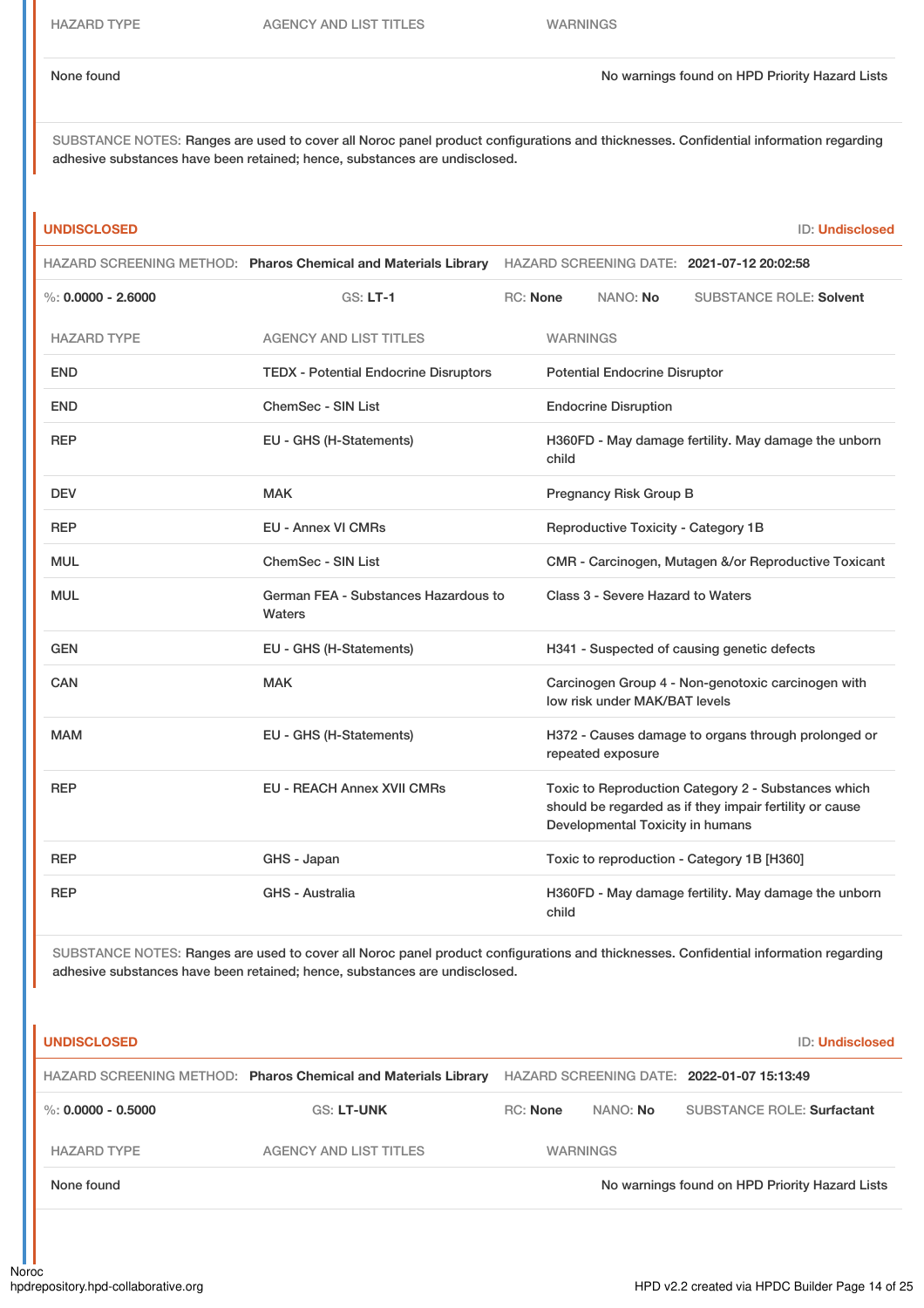SUBSTANCE NOTES: Substance weight percentage intervals are used to cover different configurations and thicknesses of Noroc panels. Residuals and impurities declared by the manufacturers are below the reporting threshold

| <b>UNDISCLOSED</b>          |                                                                                                                                                                                                                                                                                                                                                  |                 |                 | <b>ID: Undisclosed</b>                         |
|-----------------------------|--------------------------------------------------------------------------------------------------------------------------------------------------------------------------------------------------------------------------------------------------------------------------------------------------------------------------------------------------|-----------------|-----------------|------------------------------------------------|
|                             | HAZARD SCREENING METHOD: Pharos Chemical and Materials Library HAZARD SCREENING DATE: 2022-01-07 15:13:48                                                                                                                                                                                                                                        |                 |                 |                                                |
| %: $0.0000 - 0.5000$        | <b>GS: NoGS</b>                                                                                                                                                                                                                                                                                                                                  | <b>RC: None</b> | NANO: No        | <b>SUBSTANCE ROLE: Surfactant</b>              |
| <b>HAZARD TYPE</b>          | <b>AGENCY AND LIST TITLES</b>                                                                                                                                                                                                                                                                                                                    |                 | <b>WARNINGS</b> |                                                |
| None found                  |                                                                                                                                                                                                                                                                                                                                                  |                 |                 | No warnings found on HPD Priority Hazard Lists |
|                             | SUBSTANCE NOTES: Substance weight percentage intervals are used to cover different configurations<br>and thicknesses of Noroc panels. Residuals and impurities declared by the manufacturers are below the reporting threshold                                                                                                                   |                 |                 |                                                |
| <b>ADHESIVE #2</b>          | %: 1.6100 - 1.6200                                                                                                                                                                                                                                                                                                                               |                 |                 |                                                |
| PRODUCT THRESHOLD: 1000 ppm | RESIDUALS AND IMPURITIES CONSIDERED: Yes                                                                                                                                                                                                                                                                                                         |                 |                 | <b>MATERIAL TYPE: Polymeric Material</b>       |
|                             | RESIDUALS AND IMPURITIES NOTES: Residuals and impurities declared by the manufacturers are below the reporting threshold.                                                                                                                                                                                                                        |                 |                 |                                                |
|                             | OTHER MATERIAL NOTES: Material weight percentage intervals are used to cover different configurations and thicknesses of Noroc panels.<br>Confidential information regarding adhesive substances have been retained, hense, substances are undisclosed.                                                                                          |                 |                 |                                                |
| <b>UNDISCLOSED</b>          |                                                                                                                                                                                                                                                                                                                                                  |                 |                 | <b>ID: Undisclosed</b>                         |
|                             | HAZARD SCREENING METHOD: Pharos Chemical and Materials Library HAZARD SCREENING DATE: 2022-01-07 15:13:33                                                                                                                                                                                                                                        |                 |                 |                                                |
| %: $40,0000 - 70,0000$      | <b>GS: LT-UNK</b>                                                                                                                                                                                                                                                                                                                                | RC: None        | NANO: No        | <b>SUBSTANCE ROLE: Intermediate</b>            |
| <b>HAZARD TYPE</b>          | <b>AGENCY AND LIST TITLES</b>                                                                                                                                                                                                                                                                                                                    |                 | <b>WARNINGS</b> |                                                |
| None found                  |                                                                                                                                                                                                                                                                                                                                                  |                 |                 | No warnings found on HPD Priority Hazard Lists |
|                             | SUBSTANCE NOTES: Substance weight percentage intervals are used to cover different configurations and thicknesses of Noroc panels.<br>Residuals and impurities declared by the manufacturers are below the reporting threshold. Confidential information regarding adhesive<br>substances have been retained; hence, substances are undisclosed. |                 |                 |                                                |
| <b>UNDISCLOSED</b>          |                                                                                                                                                                                                                                                                                                                                                  |                 |                 | <b>ID: Undisclosed</b>                         |
|                             | HAZARD SCREENING METHOD: Pharos Chemical and Materials Library                                                                                                                                                                                                                                                                                   |                 |                 | HAZARD SCREENING DATE: 2022-01-07 15:13:34     |
| %: $15.0000 - 25.0000$      | GS: LT-UNK                                                                                                                                                                                                                                                                                                                                       | RC: None        | NANO: No        | <b>SUBSTANCE ROLE: Reagent</b>                 |
|                             |                                                                                                                                                                                                                                                                                                                                                  |                 |                 |                                                |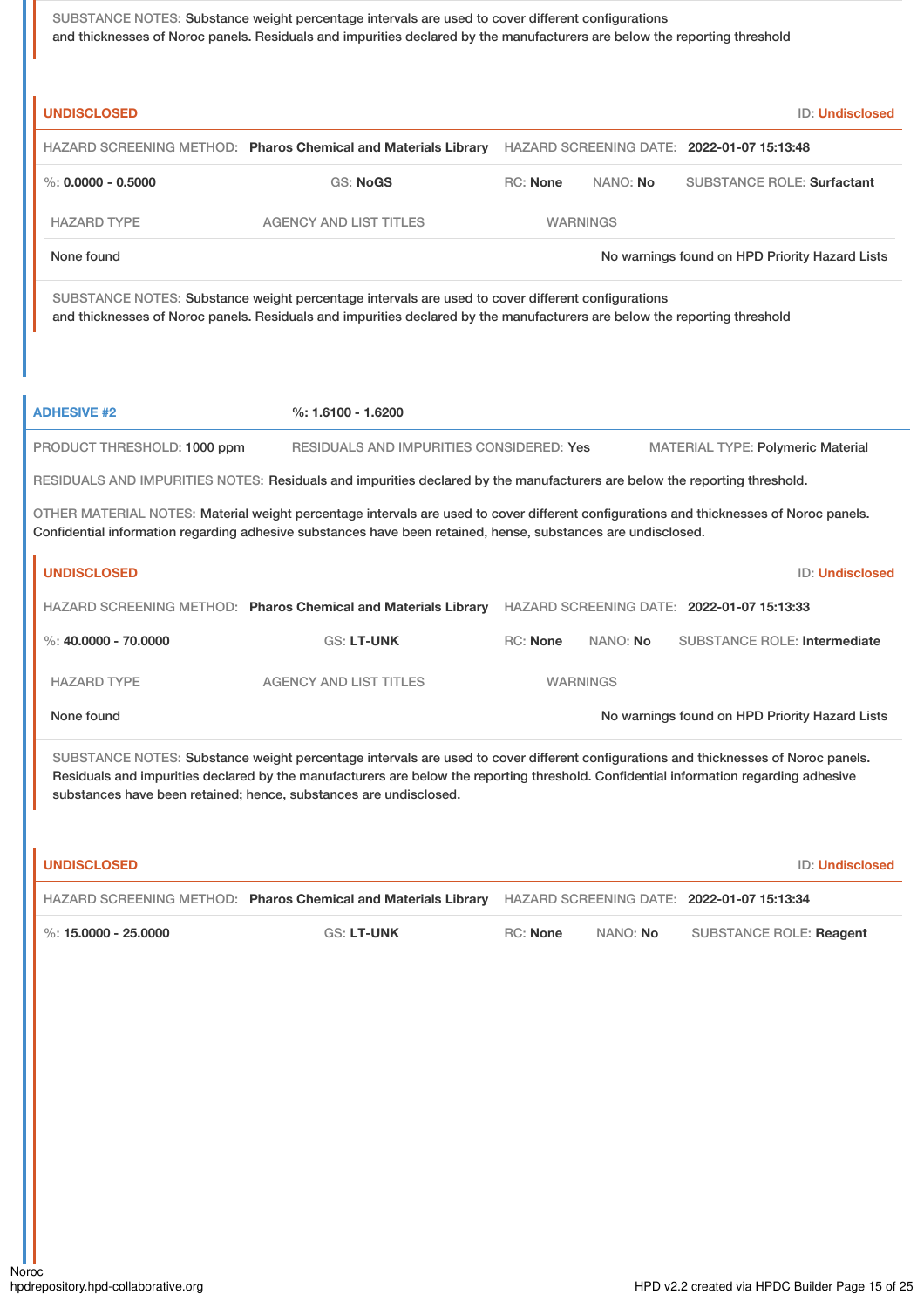| <b>HAZARD TYPE</b> | <b>AGENCY AND LIST TITLES</b>             | <b>WARNINGS</b>                                                                                                                 |
|--------------------|-------------------------------------------|---------------------------------------------------------------------------------------------------------------------------------|
| <b>MUL</b>         | US EPA - PPT Chemical Action Plans        | EPA Chemical of Concern - Action Plan published                                                                                 |
| <b>RES</b>         | <b>AOEC - Asthmagens</b>                  | Asthmagen (G) - generally accepted                                                                                              |
| <b>CAN</b>         | <b>MAK</b>                                | Carcinogen Group 4 - Non-genotoxic carcinogen with<br>low risk under MAK/BAT levels                                             |
| <b>RES</b>         | <b>MAK</b>                                | Sensitizing Substance Sah - Danger of airway & skin<br>sensitization                                                            |
| <b>RES</b>         | US EPA - PPT Chemical Action Plans        | Inhalation sensitizer causing asthma and lung damage                                                                            |
| <b>SKI</b>         | EU - GHS (H-Statements) Annex 6 Table 3-1 | H315 - Causes skin irritation [Skin corrosion/irritation -<br>Category 2]                                                       |
| <b>SKI</b>         | EU - GHS (H-Statements) Annex 6 Table 3-1 | H317 - May cause an allergic skin reaction [Skin]<br>sensitization - Category 1]                                                |
| <b>EYE</b>         | EU - GHS (H-Statements) Annex 6 Table 3-1 | H319 - Causes serious eye irritation [Serious eye<br>damage/eye irritation - Category 2A]                                       |
| <b>RES</b>         | EU - GHS (H-Statements) Annex 6 Table 3-1 | H334 - May cause allergy or asthma symptoms or<br>breathing difficulties if inhaled [Respiratory sensitization<br>- Category 1] |
| CAN                | EU - GHS (H-Statements) Annex 6 Table 3-1 | H351 - Suspected of causing cancer [Carcinogenicity -<br>Category 2]                                                            |

SUBSTANCE NOTES: Substance weight percentage intervals are used to cover different configurations and thicknesses of Noroc panels. Residuals and impurities declared by the manufacturers are below the reporting threshold. Confidential information regarding adhesive substances have been retained; hence, substances are undisclosed.

| <b>UNDISCLOSED</b>     |                                                                | <b>ID: Undisclosed</b>                                                              |
|------------------------|----------------------------------------------------------------|-------------------------------------------------------------------------------------|
|                        | HAZARD SCREENING METHOD: Pharos Chemical and Materials Library | HAZARD SCREENING DATE: 2022-01-07 15:13:37                                          |
| %: $10,0000 - 30,0000$ | <b>GS: LT-UNK</b>                                              | RC: None<br>NANO: No<br>SUBSTANCE ROLE: Polymer species                             |
| <b>HAZARD TYPE</b>     | <b>AGENCY AND LIST TITLES</b>                                  | <b>WARNINGS</b>                                                                     |
| <b>MUL</b>             | US EPA - PPT Chemical Action Plans                             | EPA Chemical of Concern - Action Plan published                                     |
| <b>RES</b>             | AOEC - Asthmagens                                              | Asthmagen (G) - generally accepted                                                  |
| <b>CAN</b>             | <b>MAK</b>                                                     | Carcinogen Group 4 - Non-genotoxic carcinogen with<br>low risk under MAK/BAT levels |
| <b>RES</b>             | <b>MAK</b>                                                     | Sensitizing Substance Sah - Danger of airway & skin<br>sensitization                |
| <b>RES</b>             | US EPA - PPT Chemical Action Plans                             | Inhalation sensitizer causing asthma and lung damage                                |

SUBSTANCE NOTES: Substance weight percentage intervals are used to cover different configurations and thicknesses of Noroc panels. Residuals and impurities declared by the manufacturers are below the reporting threshold. Confidential information regarding adhesive substances have been retained; hence, substances are undisclosed.

| <b>UNDISCLOSED</b>                                                                                        |                   |                 | <b>ID: Undisclosed</b>                   |
|-----------------------------------------------------------------------------------------------------------|-------------------|-----------------|------------------------------------------|
| HAZARD SCREENING METHOD: Pharos Chemical and Materials Library HAZARD SCREENING DATE: 2022-01-07 15:13:39 |                   |                 |                                          |
| $\%$ : 1.0000 - 5.0000                                                                                    | <b>GS: LT-UNK</b> | RC: <b>None</b> | NANO: No SUBSTANCE ROLE: Polymer species |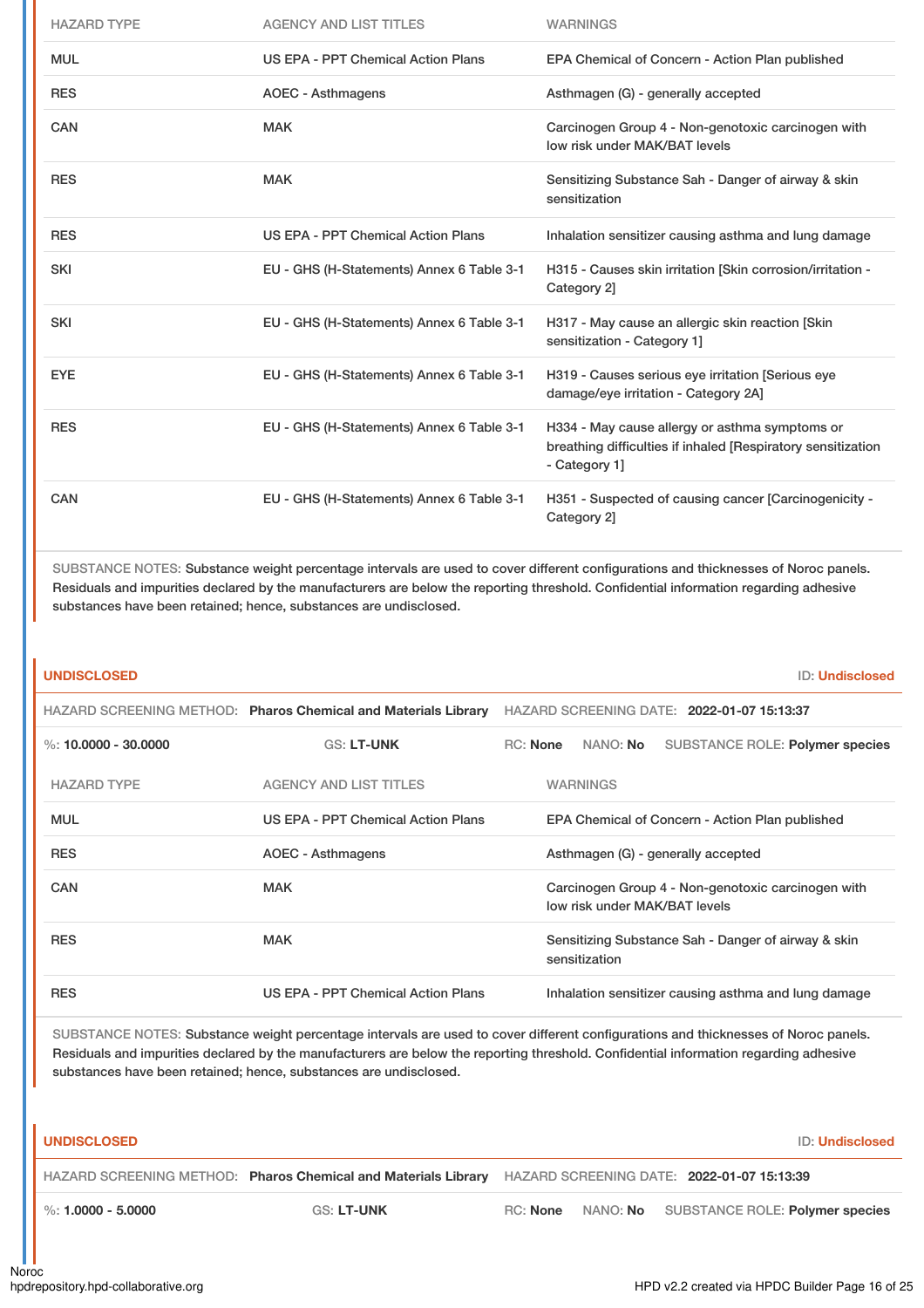| <b>HAZARD TYPE</b> | <b>AGENCY AND LIST TITLES</b>             | <b>WARNINGS</b>                                                                                                                 |
|--------------------|-------------------------------------------|---------------------------------------------------------------------------------------------------------------------------------|
| <b>MUL</b>         | US EPA - PPT Chemical Action Plans        | EPA Chemical of Concern - Action Plan published                                                                                 |
| <b>RES</b>         | US EPA - PPT Chemical Action Plans        | Inhalation sensitizer causing asthma and lung damage                                                                            |
| <b>SKI</b>         | EU - GHS (H-Statements) Annex 6 Table 3-1 | H315 - Causes skin irritation [Skin corrosion/irritation -<br>Category 2]                                                       |
| <b>SKI</b>         | EU - GHS (H-Statements) Annex 6 Table 3-1 | H317 - May cause an allergic skin reaction [Skin]<br>sensitization - Category 1]                                                |
| <b>EYE</b>         | EU - GHS (H-Statements) Annex 6 Table 3-1 | H319 - Causes serious eye irritation [Serious eye<br>damage/eye irritation - Category 2A]                                       |
| <b>RES</b>         | EU - GHS (H-Statements) Annex 6 Table 3-1 | H334 - May cause allergy or asthma symptoms or<br>breathing difficulties if inhaled [Respiratory sensitization<br>- Category 1] |
| CAN                | EU - GHS (H-Statements) Annex 6 Table 3-1 | H351 - Suspected of causing cancer [Carcinogenicity -<br>Category 2]                                                            |

SUBSTANCE NOTES: Substance weight percentage intervals are used to cover different configurations and thicknesses of Noroc panels. Residuals and impurities declared by the manufacturers are below the reporting threshold. Confidential information regarding adhesive substances have been retained; hence, substances are undisclosed.

| <b>UNDISCLOSED</b>               |                                                                                                           |                 |                 | <b>ID: Undisclosed</b>           |
|----------------------------------|-----------------------------------------------------------------------------------------------------------|-----------------|-----------------|----------------------------------|
|                                  | HAZARD SCREENING METHOD: Pharos Chemical and Materials Library HAZARD SCREENING DATE: 2021-07-13 21:03:39 |                 |                 |                                  |
| $\frac{1}{2}$ %: 0.0000 - 0.5000 | $GS: LT-1$                                                                                                | <b>RC:</b> None | NANO: <b>No</b> | <b>SUBSTANCE ROLE: Desiccant</b> |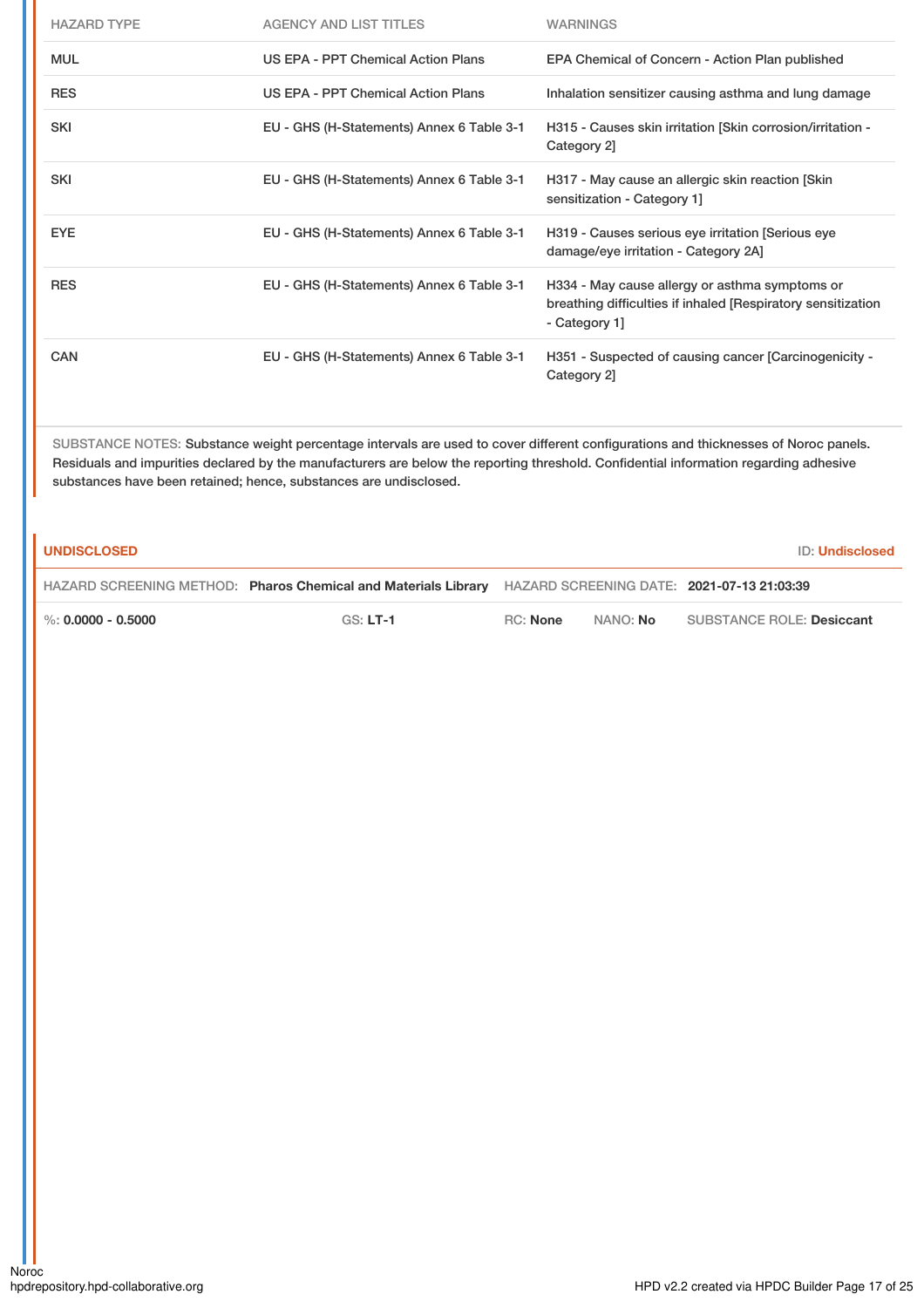| <b>HAZARD TYPE</b> | <b>AGENCY AND LIST TITLES</b>                  | <b>WARNINGS</b>                                                                                   |
|--------------------|------------------------------------------------|---------------------------------------------------------------------------------------------------|
| CAN                | <b>US CDC - Occupational Carcinogens</b>       | Occupational Carcinogen                                                                           |
| <b>END</b>         | <b>TEDX - Potential Endocrine Disruptors</b>   | <b>Potential Endocrine Disruptor</b>                                                              |
| <b>CAN</b>         | EU - GHS (H-Statements)                        | H350 - May cause cancer                                                                           |
| CAN                | <b>EU - REACH Annex XVII CMRs</b>              | Carcinogen Category 2 - Substances which should be<br>regarded as if they are Carcinogenic to man |
| <b>CAN</b>         | <b>EU - Annex VI CMRs</b>                      | Carcinogen Category 1B - Presumed Carcinogen based<br>on animal evidence                          |
| <b>MUL</b>         | <b>ChemSec - SIN List</b>                      | CMR - Carcinogen, Mutagen &/or Reproductive Toxicant                                              |
| MUL                | German FEA - Substances Hazardous to<br>Waters | Class 3 - Severe Hazard to Waters                                                                 |
| <b>CAN</b>         | CA EPA - Prop 65                               | Carcinogen                                                                                        |
| <b>MAM</b>         | EU - GHS (H-Statements)                        | H301 - Toxic if swallowed                                                                         |
| <b>MAM</b>         | EU - GHS (H-Statements)                        | H311 - Toxic in contact with skin                                                                 |
| <b>MAM</b>         | EU - GHS (H-Statements)                        | H331 - Toxic if inhaled                                                                           |
| SKI                | EU - GHS (H-Statements)                        | H315 - Causes skin irritation                                                                     |
| <b>EYE</b>         | EU - GHS (H-Statements)                        | H319 - Causes serious eye irritation                                                              |
| CAN                | <b>MAK</b>                                     | Carcinogen Group 2 - Considered to be carcinogenic for<br>man                                     |
| <b>CAN</b>         | US NIH - Report on Carcinogens                 | Reasonably Anticipated to be Human Carcinogen                                                     |
| <b>CAN</b>         | <b>IARC</b>                                    | Group 2a - Agent is probably Carcinogenic to humans                                               |
| <b>DEV</b>         | CA EPA - Prop 65                               | Developmental toxicity                                                                            |
| AQU                | EU - GHS (H-Statements)                        | H411 - Toxic to aquatic life with long lasting effects                                            |
| REP                | CA EPA - Prop 65                               | <b>Reproductive Toxicity - Male</b>                                                               |
| END                | <b>EU - Priority Endocrine Disruptors</b>      | Category 1 - In vivo evidence of Endocrine Disruption<br>Activity                                 |
| CAN                | <b>GHS - Australia</b>                         | H350 - May cause cancer                                                                           |
| CAN                | GHS - New Zealand                              | 6.7A - Known or presumed human carcinogens                                                        |
| CAN                | GHS - Korea                                    | Carcinogenicity - Category 1 [H350 - May cause cancer]                                            |
| CAN                | GHS - Malaysia                                 | H350 - May cause cancer                                                                           |
| CAN                | GHS - Japan                                    | Carcinogenicity - Category 1B [H350]                                                              |
| CAN                | US EPA - IRIS Carcinogens                      | (1999, 2005) Likely to be Carcinogenic to humans                                                  |

SUBSTANCE NOTES: Substance weight percentage intervals are used to cover different configurations and thicknesses of Noroc panels. Residuals and impurities declared by the manufacturers are below the reporting threshold. Confidential information regarding adhesive substances have been retained; hence, substances are undisclosed.

**HARDENER #1 %: 0.8100 - 0.8200**

PRODUCT THRESHOLD: 1000 ppm RESIDUALS AND IMPURITIES CONSIDERED: Yes MATERIAL TYPE: Polymeric Material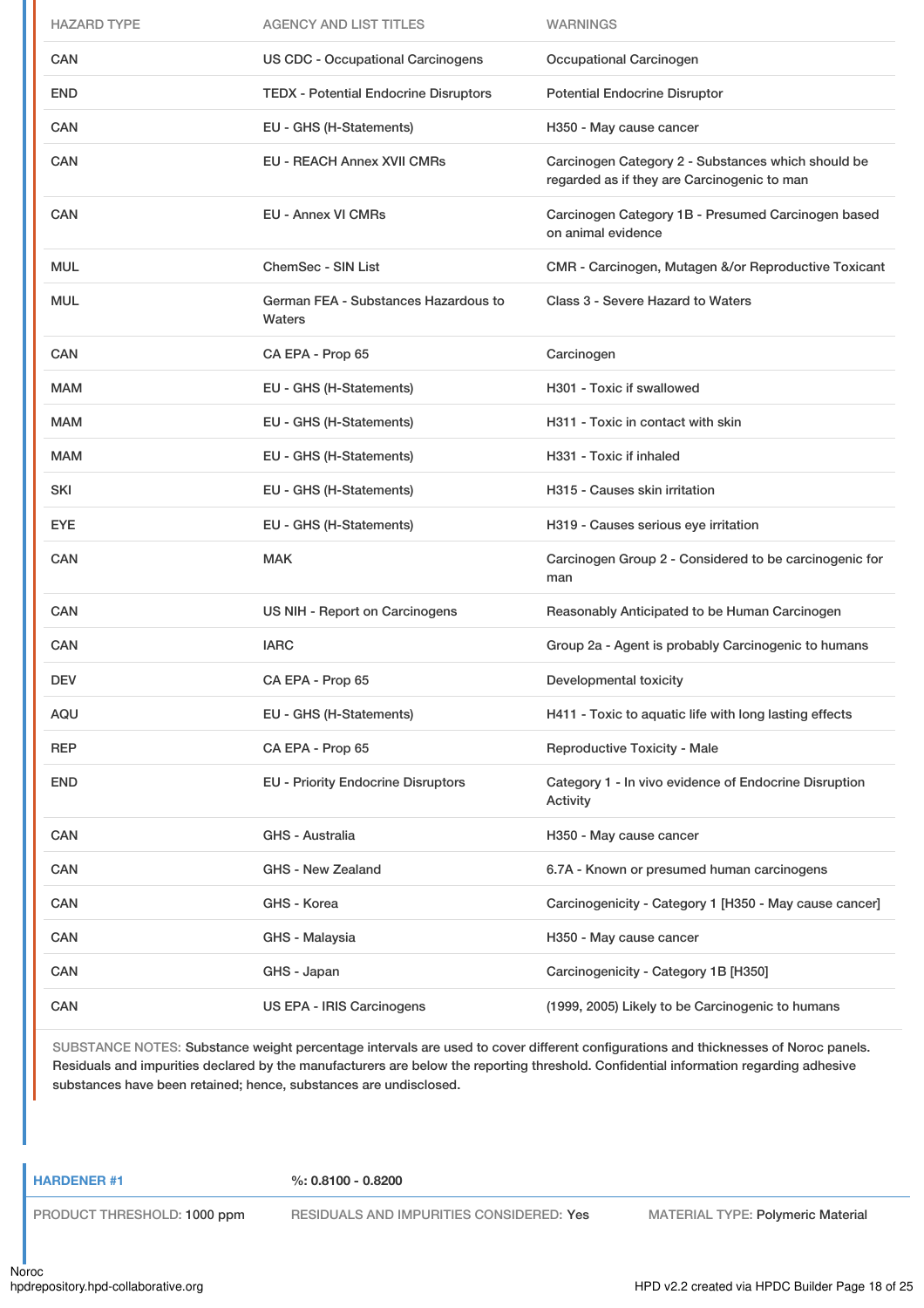RESIDUALS AND IMPURITIES NOTES: Residuals and impurities declared by the manufacturers are below the reporting threshold.

OTHER MATERIAL NOTES: Material weight percentage intervals are used to cover different configurations and thicknesses of Noroc panels. Confidential information regarding hardener #1 substances have been retained, hense, substances are undisclosed.

| <b>UNDISCLOSED</b> |                                                                |          |                                    | <b>ID: Undisclosed</b>                               |
|--------------------|----------------------------------------------------------------|----------|------------------------------------|------------------------------------------------------|
|                    | HAZARD SCREENING METHOD: Pharos Chemical and Materials Library |          |                                    | HAZARD SCREENING DATE: 2022-01-07 15:13:28           |
| $\%$ : 100,0000    | <b>GS: LT-UNK</b>                                              | RC: None | NANO: <b>No</b>                    | <b>SUBSTANCE ROLE: Activator</b>                     |
| <b>HAZARD TYPE</b> | <b>AGENCY AND LIST TITLES</b>                                  |          | <b>WARNINGS</b>                    |                                                      |
| <b>MUL</b>         | US EPA - PPT Chemical Action Plans                             |          |                                    | EPA Chemical of Concern - Action Plan published      |
| <b>RES</b>         | AOEC - Asthmagens                                              |          | Asthmagen (G) - generally accepted |                                                      |
| <b>CAN</b>         | <b>MAK</b>                                                     |          | low risk under MAK/BAT levels      | Carcinogen Group 4 - Non-genotoxic carcinogen with   |
| <b>RES</b>         | <b>MAK</b>                                                     |          | sensitization                      | Sensitizing Substance Sah - Danger of airway & skin  |
| <b>RES</b>         | US EPA - PPT Chemical Action Plans                             |          |                                    | Inhalation sensitizer causing asthma and lung damage |

SUBSTANCE NOTES: Residuals and impurities declared by the manufacturers are below the reporting threshold. Confidential information regarding adhesive substances have been retained; hence, substances are undisclosed.

**HARDENER #2 %: 0.5370 - 0.5390**

PRODUCT THRESHOLD: 1000 ppm RESIDUALS AND IMPURITIES CONSIDERED: Yes MATERIAL TYPE: Polymeric Material

RESIDUALS AND IMPURITIES NOTES: Residuals and impurities declared by the manufacturers are below the reporting threshold.

OTHER MATERIAL NOTES: Material weight percentage intervals are used to cover different configurations and thicknesses of Noroc panels. Confidential information regarding hardener #2 substances have been retained, hense, substances are undisclosed.

## **POLYMETHYLENE POLYPHENYL ISOCYANATE** ID: **9016-87-9**

|                    | HAZARD SCREENING METHOD: Pharos Chemical and Materials Library |            |                 |                                    | HAZARD SCREENING DATE: 2022-01-07 15:13:29           |
|--------------------|----------------------------------------------------------------|------------|-----------------|------------------------------------|------------------------------------------------------|
| $\%$ : 100.0000    | <b>GS: LT-UNK</b>                                              | $RC:$ None |                 | NANO: <b>No</b>                    | SUBSTANCE ROLE: Activator                            |
| <b>HAZARD TYPE</b> | <b>AGENCY AND LIST TITLES</b>                                  |            | <b>WARNINGS</b> |                                    |                                                      |
| <b>MUL</b>         | US EPA - PPT Chemical Action Plans                             |            |                 |                                    | EPA Chemical of Concern - Action Plan published      |
| <b>RES</b>         | AOEC - Asthmagens                                              |            |                 | Asthmagen (G) - generally accepted |                                                      |
| CAN                | <b>MAK</b>                                                     |            |                 | low risk under MAK/BAT levels      | Carcinogen Group 4 - Non-genotoxic carcinogen with   |
| <b>RES</b>         | <b>MAK</b>                                                     |            | sensitization   |                                    | Sensitizing Substance Sah - Danger of airway & skin  |
| <b>RES</b>         | US EPA - PPT Chemical Action Plans                             |            |                 |                                    | Inhalation sensitizer causing asthma and lung damage |

SUBSTANCE NOTES: Residuals and impurities declared by the manufacturers are below the reporting threshold.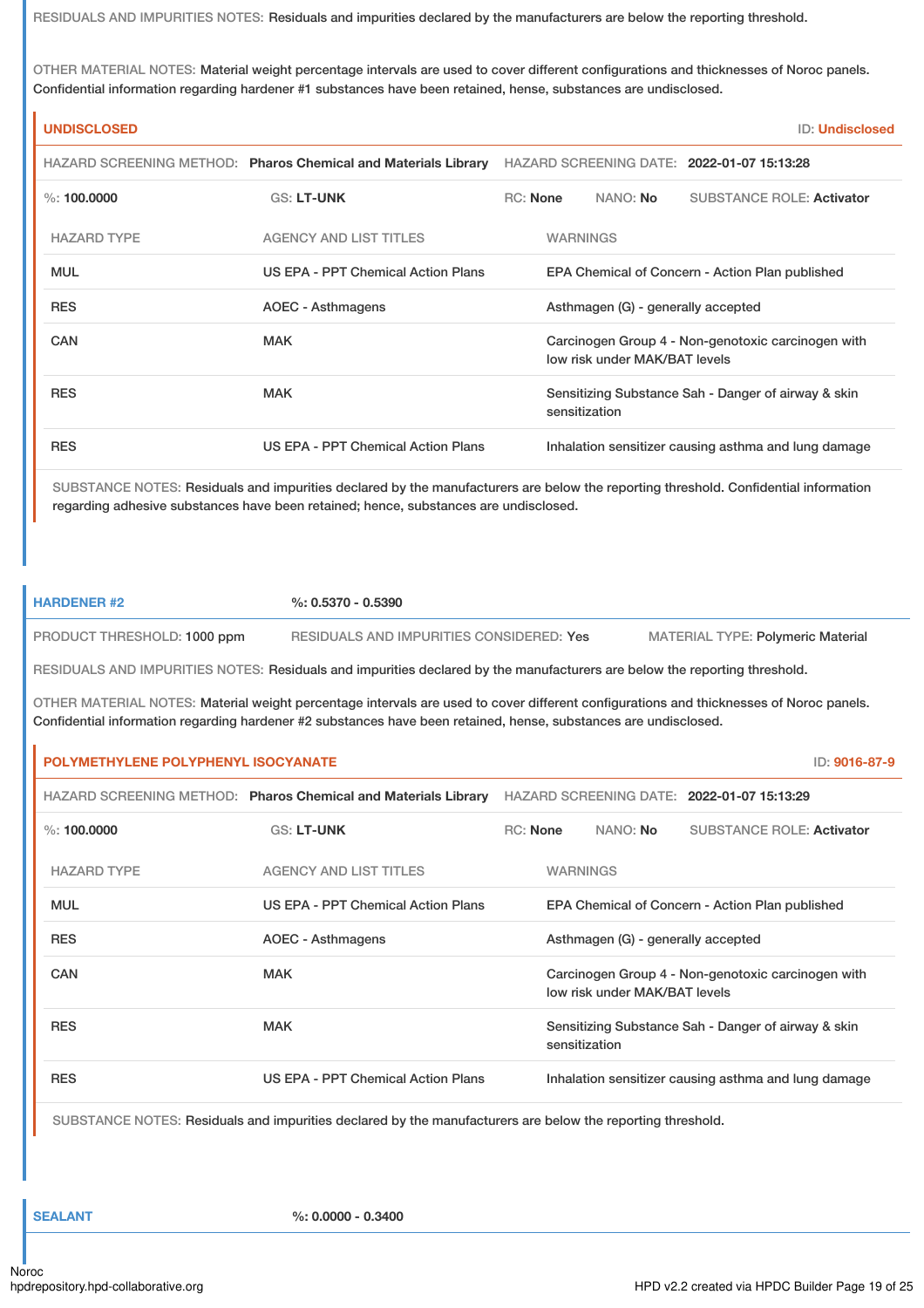PRODUCT THRESHOLD: 1000 ppm RESIDUALS AND IMPURITIES CONSIDERED: Yes MATERIAL TYPE: Polymeric Material

RESIDUALS AND IMPURITIES NOTES: Residuals and impurities declared by the manufacturers are below the reporting threshold.

OTHER MATERIAL NOTES: Material weight percentage intervals are used to cover different configurations and thicknesses of Noroc panels. Confidential information regarding sealant substances have been retained, hense, substances are undisclosed.

|                           | HAZARD SCREENING METHOD: Pharos Chemical and Materials Library                                                                                                                                                                                     |                 |                                       | HAZARD SCREENING DATE: 2022-01-07 15:13:32                                   |                        |
|---------------------------|----------------------------------------------------------------------------------------------------------------------------------------------------------------------------------------------------------------------------------------------------|-----------------|---------------------------------------|------------------------------------------------------------------------------|------------------------|
| %: $40.0000 - 50.0000$    | GS: BM-3dg                                                                                                                                                                                                                                         | <b>RC: None</b> | NANO: No                              | <b>SUBSTANCE ROLE: Desiccant</b>                                             |                        |
| <b>HAZARD TYPE</b>        | <b>AGENCY AND LIST TITLES</b>                                                                                                                                                                                                                      | <b>WARNINGS</b> |                                       |                                                                              |                        |
| None found                |                                                                                                                                                                                                                                                    |                 |                                       | No warnings found on HPD Priority Hazard Lists                               |                        |
|                           | SUBSTANCE NOTES: Ranges are used to cover all Noroc panel product configurations and thicknesses. Confidential information regarding<br>adhesive substances have been retained; hence, substances are undisclosed.                                 |                 |                                       |                                                                              |                        |
| <b>UNDISCLOSED</b>        |                                                                                                                                                                                                                                                    |                 |                                       |                                                                              | <b>ID: Undisclosed</b> |
|                           | HAZARD SCREENING METHOD: Pharos Chemical and Materials Library HAZARD SCREENING DATE: 2022-01-07 15:13:34                                                                                                                                          |                 |                                       |                                                                              |                        |
| %: $20.0000 - 30.0000$    | <b>GS: LT-UNK</b>                                                                                                                                                                                                                                  | <b>RC: None</b> | NANO: No                              | <b>SUBSTANCE ROLE: Reagent</b>                                               |                        |
| <b>HAZARD TYPE</b>        | <b>AGENCY AND LIST TITLES</b>                                                                                                                                                                                                                      | <b>WARNINGS</b> |                                       |                                                                              |                        |
| None found                |                                                                                                                                                                                                                                                    |                 |                                       | No warnings found on HPD Priority Hazard Lists                               |                        |
|                           | SUBSTANCE NOTES: Material weight percentage intervals are used to cover different configurations and thicknesses of Noroc panels.<br>Confidential information regarding adhesive substances have been retained; hence, substances are undisclosed. |                 |                                       |                                                                              |                        |
| <b>C13-14 ISOPARAFFIN</b> |                                                                                                                                                                                                                                                    |                 |                                       |                                                                              | ID: 64742-47-8         |
| %: 10.0000 - 20.0000      | HAZARD SCREENING METHOD: Pharos Chemical and Materials Library<br><b>GS: BM-2</b>                                                                                                                                                                  | <b>RC: None</b> | NANO: No                              | HAZARD SCREENING DATE: 2022-01-07 15:13:35<br><b>SUBSTANCE ROLE: Solvent</b> |                        |
|                           | <b>AGENCY AND LIST TITLES</b>                                                                                                                                                                                                                      | <b>WARNINGS</b> |                                       |                                                                              |                        |
| <b>HAZARD TYPE</b><br>CAN | <b>MAK</b>                                                                                                                                                                                                                                         |                 | but not sufficient for classification | Carcinogen Group 3B - Evidence of carcinogenic effects                       |                        |
| <b>MAM</b>                | EU - GHS (H-Statements) Annex 6 Table 3-1                                                                                                                                                                                                          |                 | [Aspiration hazard - Category 1]      | H304 - May be fatal if swallowed and enters airways                          |                        |
|                           | SUBSTANCE NOTES: Substance weight percentage intervals are used to cover different configurations and thicknesses of Noroc panels.                                                                                                                 |                 |                                       |                                                                              |                        |
| <b>UNDISCLOSED</b>        |                                                                                                                                                                                                                                                    |                 |                                       |                                                                              |                        |
|                           | HAZARD SCREENING METHOD: Pharos Chemical and Materials Library                                                                                                                                                                                     |                 |                                       | HAZARD SCREENING DATE: 2022-01-07 15:14:04                                   | <b>ID: Undisclosed</b> |
| %: $0.0000 - 5.0000$      | <b>GS: LT-UNK</b>                                                                                                                                                                                                                                  | <b>RC: None</b> | NANO: No                              | SUBSTANCE ROLE: Polymer species                                              |                        |
| <b>HAZARD TYPE</b>        | <b>AGENCY AND LIST TITLES</b>                                                                                                                                                                                                                      | <b>WARNINGS</b> |                                       |                                                                              |                        |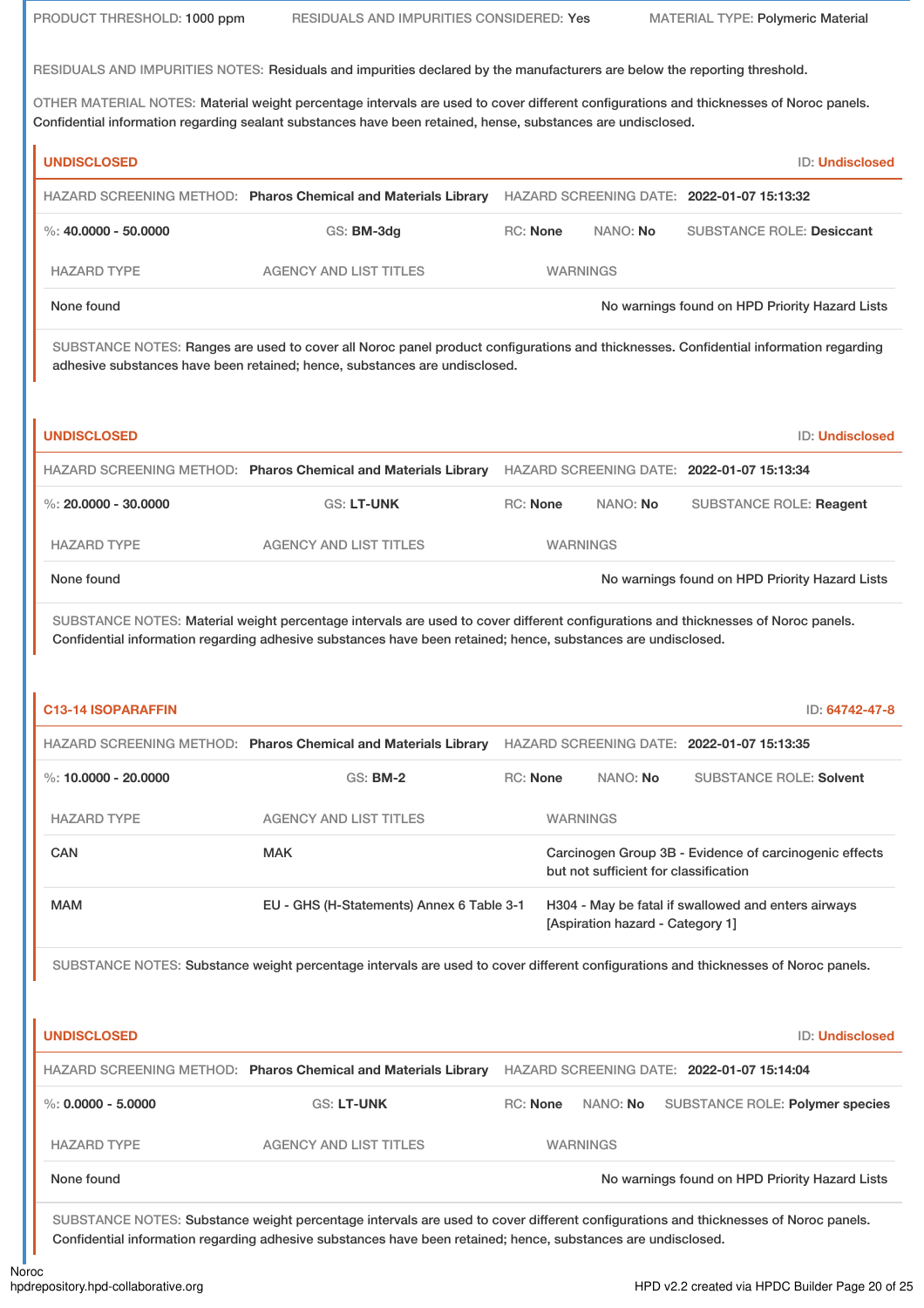| <b>UNDISCLOSED</b>     |                                                                                                                                                                                                                                                     |                 |                           | ID: Undisclosed                                          |
|------------------------|-----------------------------------------------------------------------------------------------------------------------------------------------------------------------------------------------------------------------------------------------------|-----------------|---------------------------|----------------------------------------------------------|
|                        | HAZARD SCREENING METHOD: Pharos Chemical and Materials Library                                                                                                                                                                                      |                 |                           | HAZARD SCREENING DATE: 2022-01-07 15:14:11               |
| $\%: 0.0000 - 5.0000$  | GS: LT-P1                                                                                                                                                                                                                                           | <b>RC: None</b> | NANO: No                  | <b>SUBSTANCE ROLE: Solvent</b>                           |
| <b>HAZARD TYPE</b>     | <b>AGENCY AND LIST TITLES</b>                                                                                                                                                                                                                       | <b>WARNINGS</b> |                           |                                                          |
| None found             |                                                                                                                                                                                                                                                     |                 |                           | No warnings found on HPD Priority Hazard Lists           |
|                        | SUBSTANCE NOTES: Substance weight percentage intervals are used to cover different configurations and thicknesses of Noroc panels.<br>Confidential information regarding adhesive substances have been retained; hence, substances are undisclosed. |                 |                           |                                                          |
| <b>UNDISCLOSED</b>     |                                                                                                                                                                                                                                                     |                 |                           | ID: Undisclosed                                          |
|                        | HAZARD SCREENING METHOD: Pharos Chemical and Materials Library HAZARD SCREENING DATE: 2021-07-20 2:47:48                                                                                                                                            |                 |                           |                                                          |
| $\%: 0.0000 - 5.0000$  | <b>GS: LT-UNK</b>                                                                                                                                                                                                                                   | RC: None        | NANO: No                  | <b>SUBSTANCE ROLE: Monomer</b>                           |
| <b>HAZARD TYPE</b>     | <b>AGENCY AND LIST TITLES</b>                                                                                                                                                                                                                       | <b>WARNINGS</b> |                           |                                                          |
| None found             |                                                                                                                                                                                                                                                     |                 |                           | No warnings found on HPD Priority Hazard Lists           |
|                        | Confidential information regarding adhesive substances have been retained; hence, substances are undisclosed.                                                                                                                                       |                 |                           |                                                          |
| <b>UNDISCLOSED</b>     | HAZARD SCREENING METHOD: Pharos Chemical and Materials Library HAZARD SCREENING DATE: 2021-07-12 18:51:03                                                                                                                                           |                 |                           | ID: Undisclosed                                          |
| $\%$ : 0.0000 - 1.0000 | <b>GS: LT-1</b>                                                                                                                                                                                                                                     | <b>RC: None</b> | NANO: No                  | <b>SUBSTANCE ROLE: Reagent</b>                           |
| <b>HAZARD TYPE</b>     | <b>AGENCY AND LIST TITLES</b>                                                                                                                                                                                                                       | <b>WARNINGS</b> |                           |                                                          |
| CAN                    | <b>US CDC - Occupational Carcinogens</b>                                                                                                                                                                                                            |                 | Occupational Carcinogen   |                                                          |
| CAN                    | CA EPA - Prop 65                                                                                                                                                                                                                                    |                 |                           | Carcinogen - specific to chemical form or exposure route |
| <b>CAN</b>             | US NIH - Report on Carcinogens                                                                                                                                                                                                                      |                 | occupational setting)     | Known to be Human Carcinogen (respirable size -          |
| CAN                    | <b>MAK</b>                                                                                                                                                                                                                                          | man             |                           | Carcinogen Group 1 - Substances that cause cancer in     |
| <b>CAN</b>             | <b>IARC</b>                                                                                                                                                                                                                                         |                 | from occupational sources | Group 1 - Agent is carcinogenic to humans - inhaled      |
| CAN                    | <b>IARC</b>                                                                                                                                                                                                                                         |                 |                           | Group 1 - Agent is Carcinogenic to humans                |
| CAN                    | <b>GHS - Australia</b>                                                                                                                                                                                                                              |                 |                           | H350i - May cause cancer by inhalation                   |
| CAN                    | GHS - New Zealand                                                                                                                                                                                                                                   |                 |                           | 6.7A - Known or presumed human carcinogens               |

SUBSTANCE NOTES: Substance weight percentage intervals are used to cover different configurations and thicknesses of Noroc panels. Confidential information regarding adhesive substances have been retained; hence, substances are undisclosed.

**UNDISCLOSED** ID: **Undisclosed**

HAZARD SCREENING METHOD: **Pharos Chemical and Materials Library** HAZARD SCREENING DATE: **2022-01-07 15:13:50**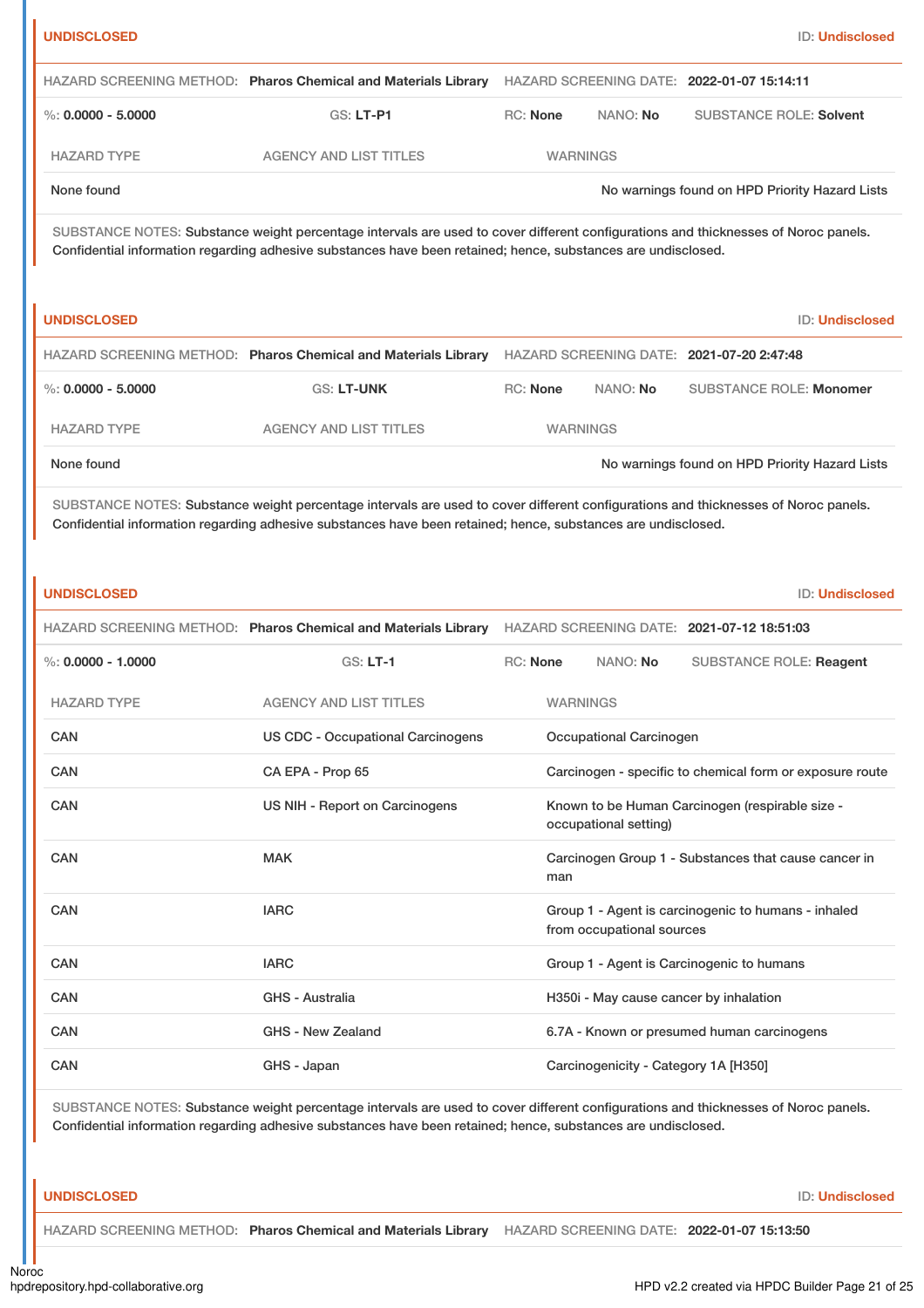| %: $0.0000 - 5.0000$ | <b>GS: BM-1</b>                                | RC: None |                                      | NANO: No                    | <b>SUBSTANCE ROLE: Desiccant</b>                           |
|----------------------|------------------------------------------------|----------|--------------------------------------|-----------------------------|------------------------------------------------------------|
| <b>HAZARD TYPE</b>   | <b>AGENCY AND LIST TITLES</b>                  |          | <b>WARNINGS</b>                      |                             |                                                            |
| <b>END</b>           | <b>TEDX - Potential Endocrine Disruptors</b>   |          | <b>Potential Endocrine Disruptor</b> |                             |                                                            |
| <b>MUL</b>           | German FEA - Substances Hazardous to<br>Waters |          | Class 2 - Hazard to Waters           |                             |                                                            |
| <b>REP</b>           | GHS - Japan                                    |          |                                      | reproduction - Category 1B] | H360 - May damage fertility or the unborn child [Toxic to  |
| <b>SKI</b>           | EU - GHS (H-Statements) Annex 6 Table 3-1      |          | Category 2]                          |                             | H315 - Causes skin irritation [Skin corrosion/irritation - |
|                      |                                                |          |                                      |                             |                                                            |

SUBSTANCE NOTES: Substance weight percentage intervals are used to cover different configurations and thicknesses of Noroc panels. Confidential information regarding adhesive substances have been retained; hence, substances are undisclosed.

## **UNDISCLOSED** ID: **Undisclosed**

|                      | HAZARD SCREENING METHOD: Pharos Chemical and Materials Library |                                                                                   |                                                          |                               | HAZARD SCREENING DATE: 2022-01-07 15:14:12                                                              |
|----------------------|----------------------------------------------------------------|-----------------------------------------------------------------------------------|----------------------------------------------------------|-------------------------------|---------------------------------------------------------------------------------------------------------|
| %: $0.0000 - 5.0000$ | $GS: LT-1$                                                     | <b>RC:</b> None                                                                   |                                                          | NANO: No                      | <b>SUBSTANCE ROLE: Reagent</b>                                                                          |
| <b>HAZARD TYPE</b>   | <b>AGENCY AND LIST TITLES</b>                                  |                                                                                   | <b>WARNINGS</b>                                          |                               |                                                                                                         |
| CAN                  | US CDC - Occupational Carcinogens                              |                                                                                   |                                                          | Occupational Carcinogen       |                                                                                                         |
| CAN                  | CA EPA - Prop 65                                               |                                                                                   | Carcinogen - specific to chemical form or exposure route |                               |                                                                                                         |
| CAN                  | <b>IARC</b>                                                    | Group 2B - Possibly carcinogenic to humans - inhaled<br>from occupational sources |                                                          |                               |                                                                                                         |
| CAN                  | <b>MAK</b>                                                     |                                                                                   |                                                          |                               | Carcinogen Group 3A - Evidence of carcinogenic effects<br>but not sufficient to establish MAK/BAT value |
| <b>END</b>           | <b>TEDX</b> - Potential Endocrine Disruptors                   |                                                                                   | <b>Potential Endocrine Disruptor</b>                     |                               |                                                                                                         |
| CAN                  | <b>MAK</b>                                                     |                                                                                   |                                                          | low risk under MAK/BAT levels | Carcinogen Group 4 - Non-genotoxic carcinogen with                                                      |
| CAN                  | EU - GHS (H-Statements) Annex 6 Table 3-1                      |                                                                                   | Category 2]                                              |                               | H351 - Suspected of causing cancer [Carcinogenicity -                                                   |

SUBSTANCE NOTES: Substance weight percentage intervals are used to cover different configurations and thicknesses of Noroc panels. Confidential information regarding adhesive substances have been retained; hence, substances are undisclosed.

| <b>UNDISCLOSED</b>                                                                                                                                                                                                                                  |                                                                |                 |          | <b>ID: Undisclosed</b>                         |  |
|-----------------------------------------------------------------------------------------------------------------------------------------------------------------------------------------------------------------------------------------------------|----------------------------------------------------------------|-----------------|----------|------------------------------------------------|--|
|                                                                                                                                                                                                                                                     | HAZARD SCREENING METHOD: Pharos Chemical and Materials Library |                 |          | HAZARD SCREENING DATE: 2022-01-07 15:14:08     |  |
| %: $0.0000 - 5.0000$                                                                                                                                                                                                                                | <b>GS: LT-UNK</b>                                              | <b>RC:</b> None | NANO: No | <b>SUBSTANCE ROLE: Reagent</b>                 |  |
| <b>HAZARD TYPE</b>                                                                                                                                                                                                                                  | <b>AGENCY AND LIST TITLES</b>                                  | <b>WARNINGS</b> |          |                                                |  |
| None found                                                                                                                                                                                                                                          |                                                                |                 |          | No warnings found on HPD Priority Hazard Lists |  |
| SUBSTANCE NOTES: Substance weight percentage intervals are used to cover different configurations and thicknesses of Noroc panels.<br>Confidential information regarding adhesive substances have been retained; hence, substances are undisclosed. |                                                                |                 |          |                                                |  |
| <b>UNDISCLOSED</b>                                                                                                                                                                                                                                  |                                                                |                 |          | <b>ID: Undisclosed</b>                         |  |
|                                                                                                                                                                                                                                                     | HAZARD SCREENING METHOD: Pharos Chemical and Materials Library |                 |          | HAZARD SCREENING DATE: 2022-01-07 15:14:09     |  |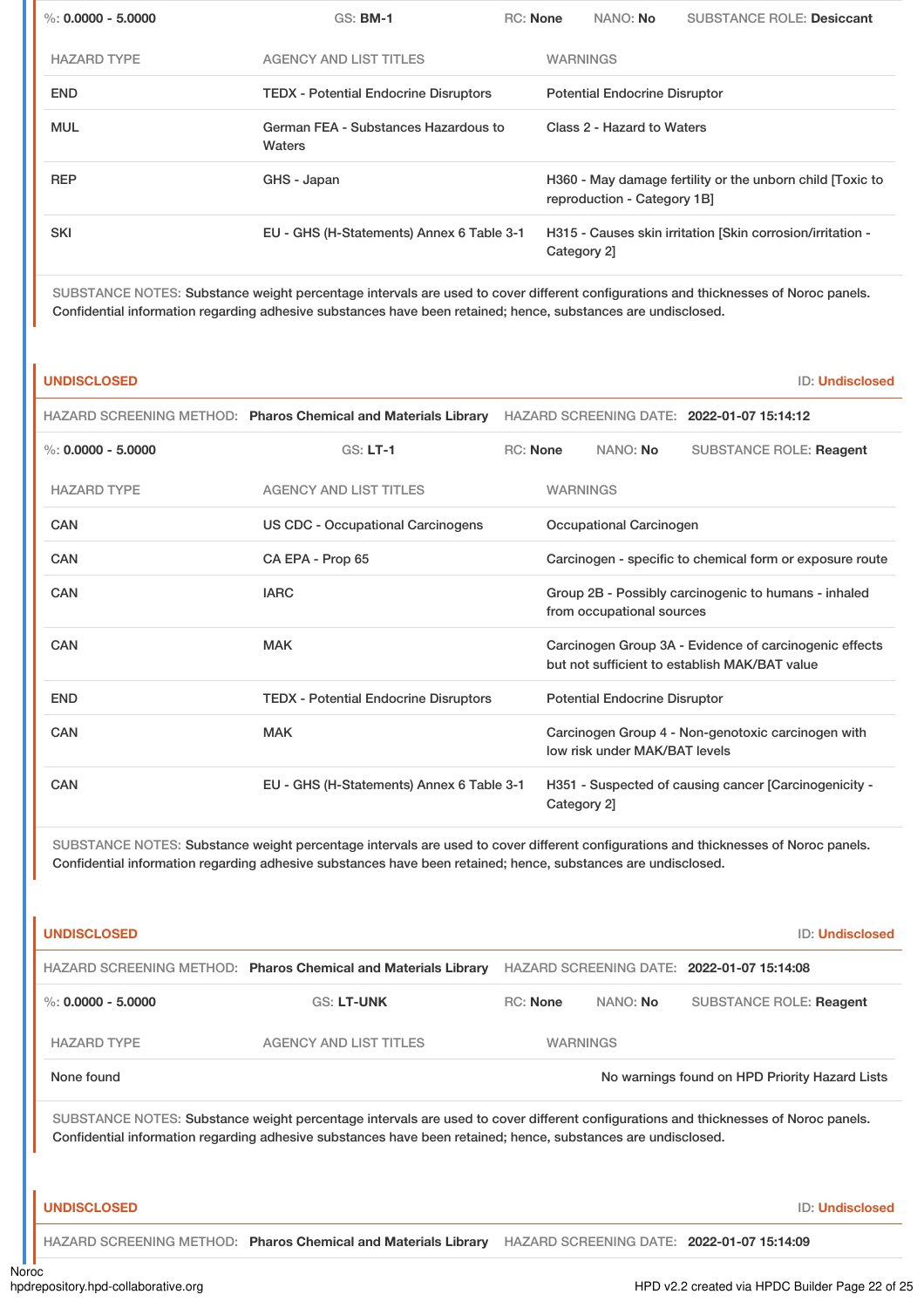| $\%$ : 0.0000 - 5.0000                                                                                                                                                                                                                              | <b>GS: NoGS</b>                                                                                                                                                                                                                                     | RC: None        | NANO: No        | <b>SUBSTANCE ROLE: Water resistance</b>        |
|-----------------------------------------------------------------------------------------------------------------------------------------------------------------------------------------------------------------------------------------------------|-----------------------------------------------------------------------------------------------------------------------------------------------------------------------------------------------------------------------------------------------------|-----------------|-----------------|------------------------------------------------|
|                                                                                                                                                                                                                                                     |                                                                                                                                                                                                                                                     |                 |                 |                                                |
| <b>HAZARD TYPE</b>                                                                                                                                                                                                                                  | <b>AGENCY AND LIST TITLES</b>                                                                                                                                                                                                                       |                 | <b>WARNINGS</b> |                                                |
| None found                                                                                                                                                                                                                                          |                                                                                                                                                                                                                                                     |                 |                 | No warnings found on HPD Priority Hazard Lists |
| SUBSTANCE NOTES: Substance weight percentage intervals are used to cover different configurations and thicknesses of Noroc panels.<br>Confidential information regarding adhesive substances have been retained; hence, substances are undisclosed. |                                                                                                                                                                                                                                                     |                 |                 |                                                |
| <b>UNDISCLOSED</b>                                                                                                                                                                                                                                  |                                                                                                                                                                                                                                                     |                 |                 | <b>ID: Undisclosed</b>                         |
|                                                                                                                                                                                                                                                     | HAZARD SCREENING METHOD: Pharos Chemical and Materials Library HAZARD SCREENING DATE: 2022-01-07 15:14:10                                                                                                                                           |                 |                 |                                                |
| $\%$ : 0.0000 - 5.0000                                                                                                                                                                                                                              | <b>GS: LT-UNK</b>                                                                                                                                                                                                                                   | <b>RC: None</b> | NANO: No        | <b>SUBSTANCE ROLE: Binder</b>                  |
| <b>HAZARD TYPE</b>                                                                                                                                                                                                                                  | <b>AGENCY AND LIST TITLES</b>                                                                                                                                                                                                                       |                 | <b>WARNINGS</b> |                                                |
| None found                                                                                                                                                                                                                                          |                                                                                                                                                                                                                                                     |                 |                 | No warnings found on HPD Priority Hazard Lists |
| SUBSTANCE NOTES: Substance weight percentage intervals are used to cover different configurations and thicknesses of Noroc panels.<br>Confidential information regarding adhesive substances have been retained; hence, substances are undisclosed. |                                                                                                                                                                                                                                                     |                 |                 |                                                |
| <b>UNDISCLOSED</b>                                                                                                                                                                                                                                  |                                                                                                                                                                                                                                                     |                 |                 | <b>ID: Undisclosed</b>                         |
|                                                                                                                                                                                                                                                     | HAZARD SCREENING METHOD: Pharos Chemical and Materials Library HAZARD SCREENING DATE: 2022-01-07 15:14:10                                                                                                                                           |                 |                 |                                                |
| %: $0.0000 - 5.0000$                                                                                                                                                                                                                                | <b>GS: LT-UNK</b>                                                                                                                                                                                                                                   | <b>RC: None</b> | NANO: No        | <b>SUBSTANCE ROLE: Reagent</b>                 |
| <b>HAZARD TYPE</b>                                                                                                                                                                                                                                  | <b>AGENCY AND LIST TITLES</b>                                                                                                                                                                                                                       |                 | <b>WARNINGS</b> |                                                |
| None found                                                                                                                                                                                                                                          |                                                                                                                                                                                                                                                     |                 |                 | No warnings found on HPD Priority Hazard Lists |
|                                                                                                                                                                                                                                                     | SUBSTANCE NOTES: Substance weight percentage intervals are used to cover different configurations and thicknesses of Noroc panels.<br>Confidential information regarding adhesive substances have been retained; hence, substances are undisclosed. |                 |                 |                                                |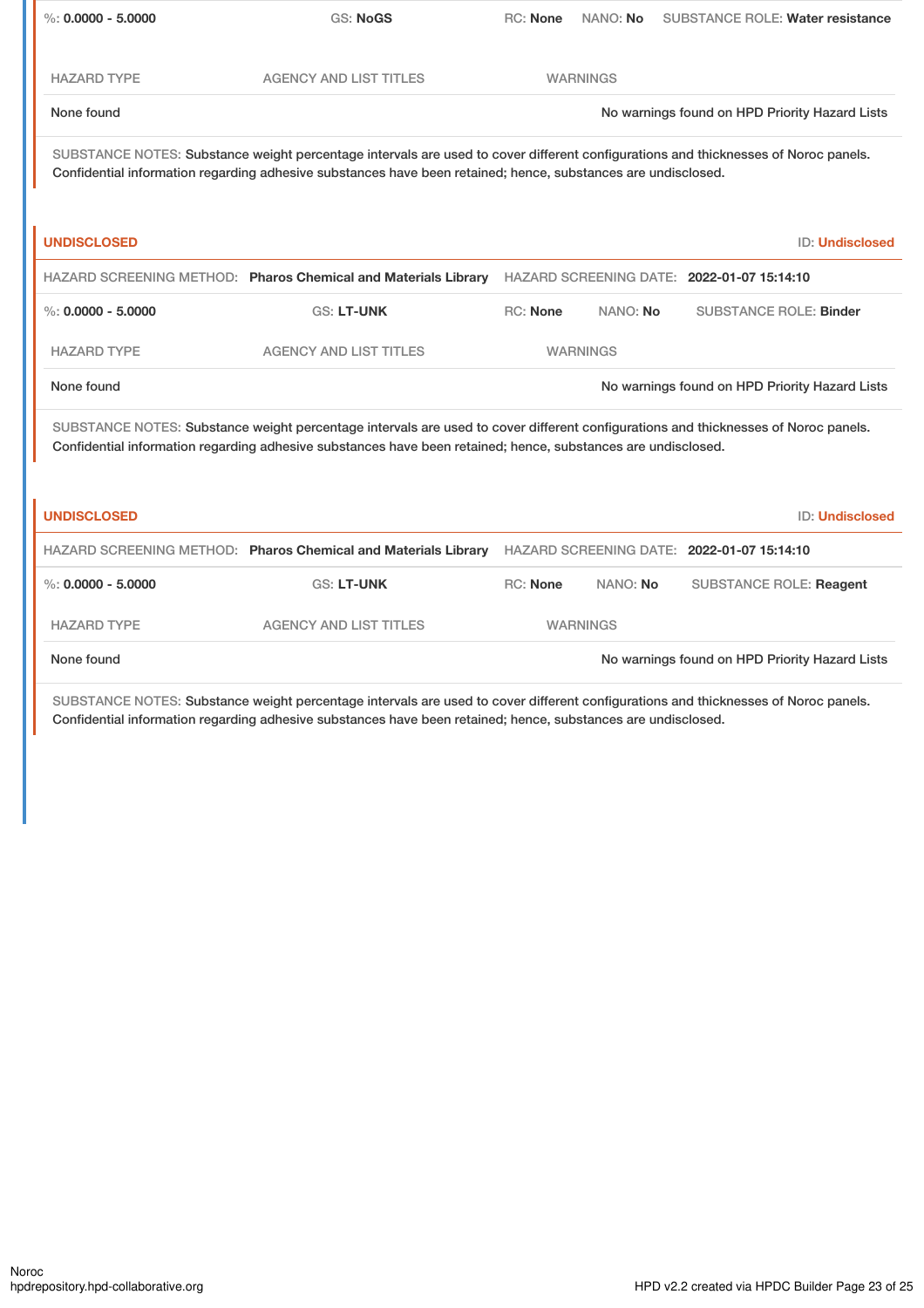This section lists applicable certification and standards compliance information for VOC emissions and VOC content. Other types of health or *environmental performance testing or certifications completed for the product may be provided.*

| <b>VOC EMISSIONS</b>                                             | <b>CDPH Standard Method - Not tested</b> |                          |  |  |
|------------------------------------------------------------------|------------------------------------------|--------------------------|--|--|
| CERTIFYING PARTY: Self-declared<br>APPLICABLE FACILITIES: Norbec | ISSUE DATE: 2021-07- EXPIRY DATE:<br>19  | CERTIFIER OR LAB: Norbec |  |  |
| CERTIFICATE URL:                                                 |                                          |                          |  |  |

CERTIFICATION AND COMPLIANCE NOTES:

# **Section 4: Accessories**

This section lists related products or materials that the manufacturer requires or recommends for installation (such as adhesives or fasteners), maintenance, cleaning, or operations. For information relating to the contents of these related products, refer to their applicable Health Product *Declarations, if available.*

No accessories are required for this product.

# **Section 5: General Notes**

In addition on to resisting fire and meeting hygienic requirements, Noroc products offer several applications: industrial or commercial buildings, cold storage, sports centers and more.